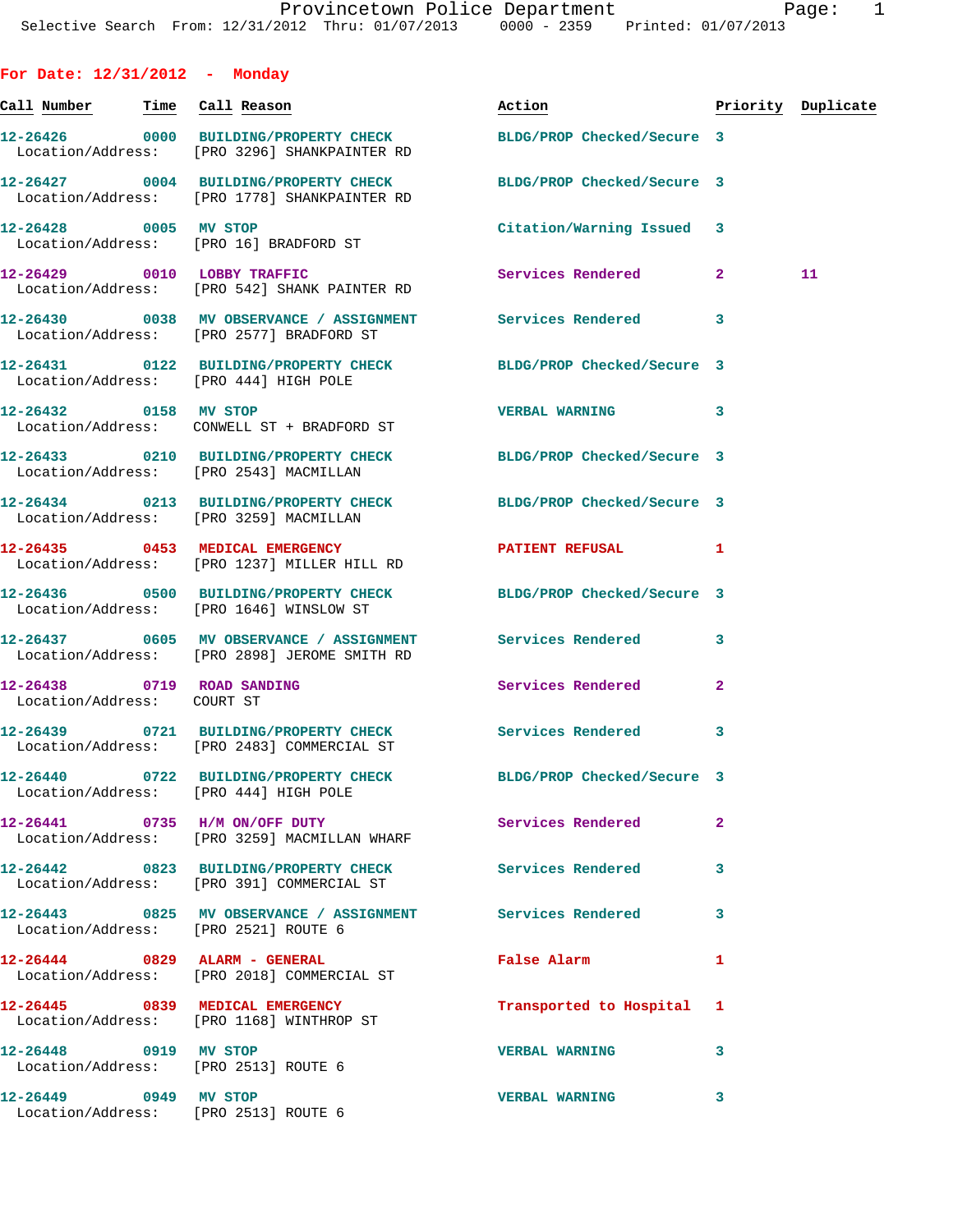|                                                             | Provincetown Police Department Page: 2                                                                        |                            |              |
|-------------------------------------------------------------|---------------------------------------------------------------------------------------------------------------|----------------------------|--------------|
|                                                             | Selective Search From: 12/31/2012 Thru: 01/07/2013  0000 - 2359  Printed: 01/07/2013                          |                            |              |
|                                                             | 12-26450 1018 BUILDING/PROPERTY CHECK Services Rendered 3<br>Location/Address: [PRO 2898] JEROME SMITH RD     |                            |              |
|                                                             | 12-26451 1123 MEDICAL EMERGENCY PATIENT REFUSAL 1<br>Location/Address: [PRO 999] MONTELLO ST                  |                            |              |
|                                                             | 12-26452 1142 BUILDING/PROPERTY CHECK Services Rendered 3<br>Location/Address: [PRO 564] BAYBERRY             |                            |              |
|                                                             | 12-26453 1148 MEDICAL EMERGENCY<br>Location/Address: [PRO 1437] TREMONT ST                                    | Transported to Hospital 1  |              |
|                                                             | 12-26455 1251 INJURED SEAGULL<br>Location/Address: [PRO 2479] ROUTE 6                                         | No Action Required 2       |              |
| Location/Address: COMMERCIAL ST                             | 12-26456 1353 WATER BREAK/WATER DEPT ADVISED Services Rendered 3                                              |                            |              |
|                                                             | 12-26457 1411 FOUND BLK WALLET/RETURNED Services Rendered 3<br>Location/Address: [PRO 542] SHANK PAINTER RD   |                            |              |
| Location/Address: BRADFORD ST<br>Refer To Accident: 13-1-AC | 12-26458 1505 MV ACCIDENT 12-26458 Rendered 1                                                                 |                            |              |
|                                                             | 12-26460 1558 ASSIST AGENCY / MUTUAL AID Services Rendered 3<br>Location/Address: [PRO 43] BRADFORD ST        |                            |              |
|                                                             | 12-26461 1631 BUILDING/PROPERTY CHECK Services Rendered 3<br>Location/Address: [PRO 2483] COMMERCIAL ST       |                            |              |
|                                                             | 12-26463 1718 MV COMPLAINT<br>Location/Address: WINTHROP ST + COMMERCIAL ST                                   | Services Rendered 2        |              |
|                                                             | 12-26462 1719 BUILDING/PROPERTY CHECK Services Rendered 3<br>Location/Address: [PRO 391] COMMERCIAL ST        |                            |              |
| 12-26464 1737 MV STOP                                       | Location/Address: [PRO 106] COMMERCIAL ST                                                                     | <b>VERBAL WARNING</b>      | $\mathbf{3}$ |
|                                                             | 12-26465 1852 BUILDING/PROPERTY CHECK Services Rendered 3<br>Location/Address: [PRO 444] HIGH POLE            |                            |              |
|                                                             | 12-26466 1952 ALARM - GENERAL<br>Location/Address: [PRO 2020] COMMERCIAL ST                                   | Services Rendered 1        |              |
| 12-26470 2222 MV STOP                                       | Location/Address: [PRO 3015] BRADFORD ST                                                                      | VERBAL WARNING 3           |              |
| Location/Address: [PRO 2543] MACMILLAN                      | 12-26471 2352 BUILDING/PROPERTY CHECK BLDG/PROP Checked/Secure 3                                              |                            |              |
| Location/Address: [PRO 3259] MACMILLAN                      | 12-26472 2354 BUILDING/PROPERTY CHECK BLDG/PROP Checked/Secure 3                                              |                            |              |
| For Date: $01/01/2013$ - Tuesday                            |                                                                                                               |                            |              |
|                                                             | 12-26473 0005 BUILDING/PROPERTY CHECK BLDG/PROP Checked/Secure 3<br>Location/Address: [PRO 175] COMMERCIAL ST |                            |              |
| 12-26477 0100 LOBBY TRAFFIC                                 | Location/Address: [PRO 542] SHANK PAINTER RD                                                                  | Services Rendered 2        | 7            |
|                                                             | 12-26474 0221 BUILDING/PROPERTY CHECK<br>Location/Address: [PRO 519] RACE POINT RD                            | BLDG/PROP Checked/Secure 3 |              |
|                                                             | 12-26475 0323 BUILDING/PROPERTY CHECK<br>Location/Address: [PRO 1638] COMMERCIAL ST                           | BLDG/PROP Checked/Secure 3 |              |
|                                                             | 12-26476 0353 BUILDING/PROPERTY CHECK BLDG/PROP Checked/Secure 3                                              |                            |              |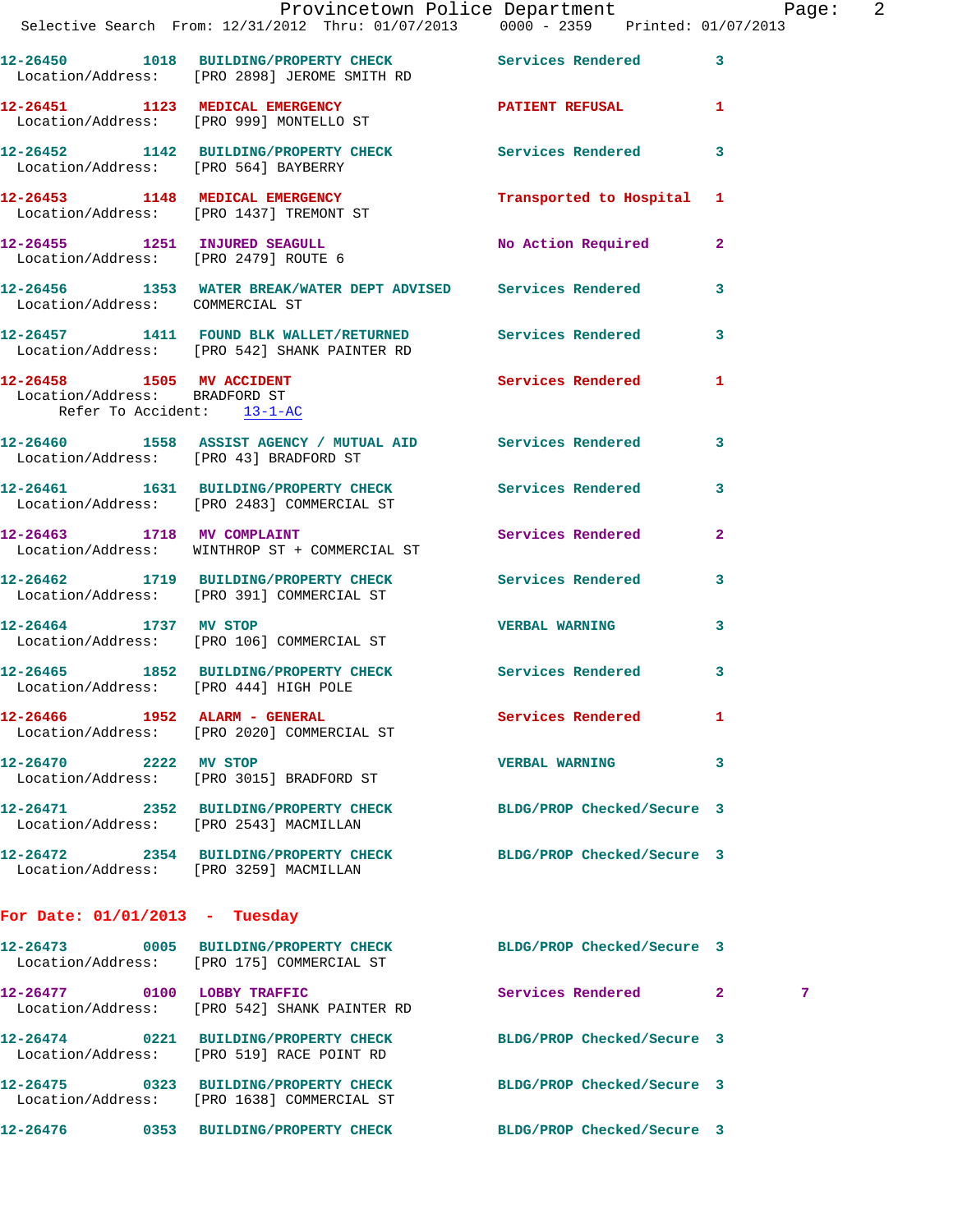|                                                        | Provincetown Police Department<br>Selective Search From: 12/31/2012 Thru: 01/07/2013 0000 - 2359 Printed: 01/07/2013 |                                 |              |
|--------------------------------------------------------|----------------------------------------------------------------------------------------------------------------------|---------------------------------|--------------|
|                                                        | Location/Address: [PRO 3296] SHANKPAINTER RD                                                                         |                                 |              |
|                                                        | 12-26478 0430 NOISE COMPLAINT<br>Location/Address: [PRO 14] BRADFORD ST                                              | Services Rendered 3             |              |
|                                                        | 12-26479 0554 BUILDING/PROPERTY CHECK BLDG/PROP Checked/Secure 3<br>Location/Address: [PRO 2206] COMMERCIAL ST       |                                 |              |
|                                                        | 12-26480 0701 BUILDING/PROPERTY CHECK Services Rendered 3<br>Location/Address: [PRO 391] COMMERCIAL ST               |                                 |              |
|                                                        | 12-26481 0752 BUILDING/PROPERTY CHECK Services Rendered 3<br>Location/Address: [PRO 564] BAYBERRY                    |                                 |              |
|                                                        | 12-26482 0758 LIFT ASSIST<br>Location/Address: [PRO 1237] MILLER HILL RD                                             | Services Rendered 1             |              |
|                                                        | 12-26483 0838 MV OBSERVANCE / ASSIGNMENT No Action Required 3<br>Location/Address: [PRO 2521] ROUTE 6                |                                 |              |
| 12-26485 1004 MV STOP<br>Location/Address: ROUTE 6     |                                                                                                                      | No Action Required 3            |              |
| Location/Address: [PRO 521] ROUTE 6                    | 12-26486 1057 BUILDING/PROPERTY CHECK Services Rendered 3                                                            |                                 |              |
|                                                        | 12-26487 1134 MV COMPLAINT<br>Location/Address: [PRO 526] RYDER ST EXT                                               | Services Rendered 2             |              |
|                                                        | 12-26488 1140 H.S. AFTER HOURS<br>Location/Address: [PRO 569] WINSLOW ST                                             | No Action Required 3            |              |
|                                                        | 12-26489 1158 MV OBSERVANCE / ASSIGNMENT Services Rendered 3<br>Location/Address: [PRO 2521] ROUTE 6                 |                                 |              |
|                                                        | 12-26490 1208 MV STOP<br>Location/Address: [PRO 2513] ROUTE 6                                                        | <b>VERBAL WARNING</b>           | 3            |
|                                                        | 12-26492 1352 ANIMAL CALL/DOG BITE<br>Location/Address: [PRO 2580] ROUTE 6                                           | Services Rendered               | $\mathbf{2}$ |
|                                                        | 12-26493 1358 MEDICAL EMERGENCY Services Rendered<br>Location/Address: [PRO 885] CONWAY ST                           |                                 | $\mathbf{1}$ |
|                                                        | 12-26494 1443 LOST BLUE GLOVES<br>Location/Address: [PRO 542] SHANK PAINTER RD                                       | Services Rendered               | $\mathbf{3}$ |
|                                                        | 12-26495 1514 BUILDING/PROPERTY CHECK Services Rendered 3<br>Location/Address: [PRO 2521] ROUTE 6                    |                                 |              |
| 12-26496 1543 MV STOP                                  | Location/Address: [PRO 1669] BRADFORD ST                                                                             | VERBAL WARNING 3                |              |
|                                                        | 12-26497 1558 BUILDING/PROPERTY CHECK Services Rendered 3<br>Location/Address: [PRO 2483] COMMERCIAL ST              |                                 |              |
|                                                        | 12-26498 1620 ALARM - FIRE<br>Location/Address: [PRO 838] COMMERCIAL ST                                              | False Alarm <b>Example 2018</b> | $\mathbf{1}$ |
|                                                        | 12-26499 1644 LOST CLUTCH PURSE<br>Location/Address: [PRO 542] SHANK PAINTER RD                                      | Services Rendered 3             |              |
| 12-26500 1712 MV STOP                                  | Location/Address: [PRO 2308] COMMERCIAL ST                                                                           | VERBAL WARNING 3                |              |
| 12-26501 1753 MV STOP<br>Location/Address: BRADFORD ST |                                                                                                                      | VERBAL WARNING 3                |              |
|                                                        | 12-26502 1815 BUILDING/PROPERTY CHECK BLDG/PROP Checked/Secure 3<br>Location/Address: [PRO 3287] ROUTE 6             |                                 |              |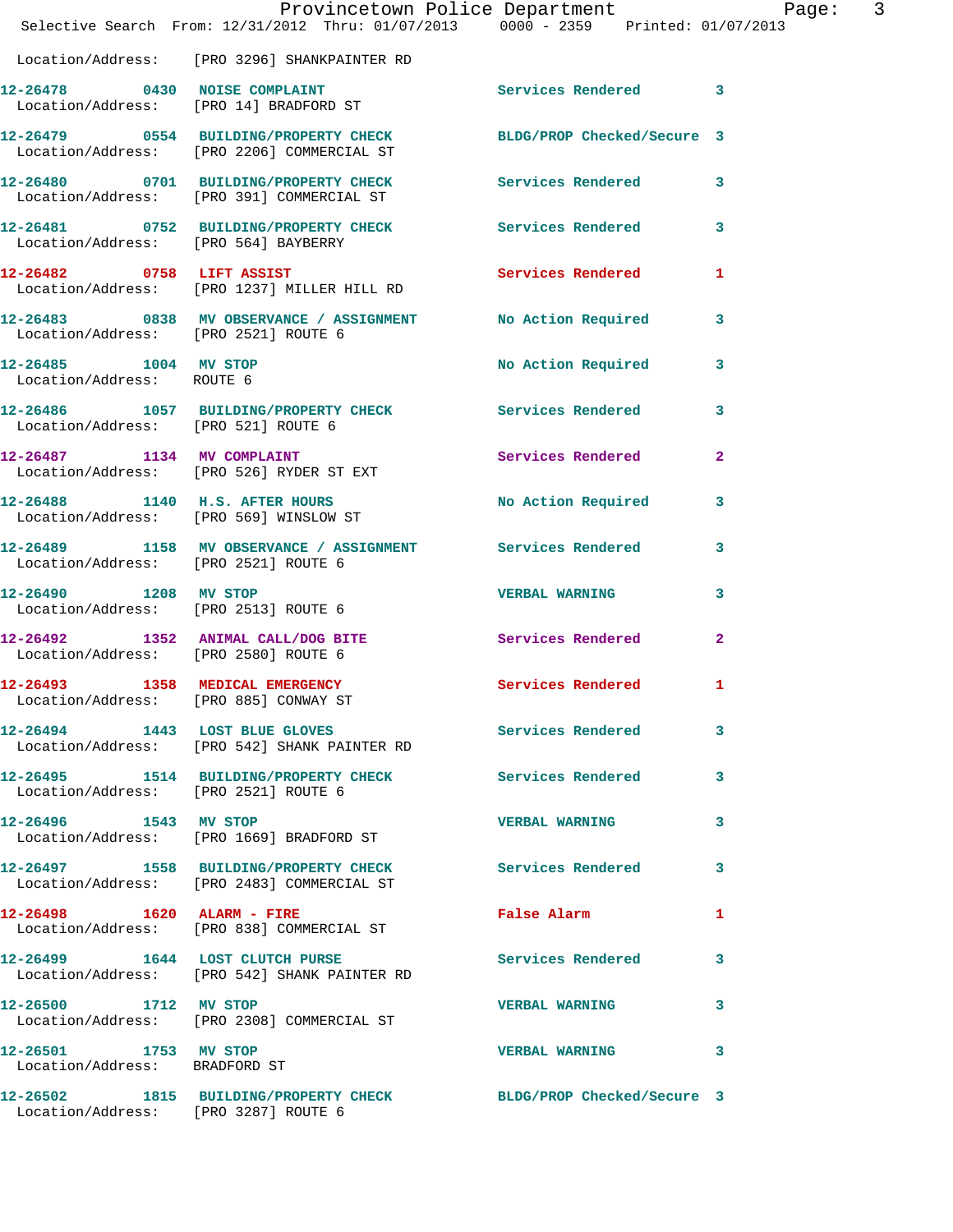|                                      | Provincetown Police Department Page: 4                                                                           |                      |    |
|--------------------------------------|------------------------------------------------------------------------------------------------------------------|----------------------|----|
|                                      | Selective Search From: 12/31/2012 Thru: 01/07/2013 0000 - 2359 Printed: 01/07/2013                               |                      |    |
|                                      | 12-26503 1948 BUILDING/PROPERTY CHECK BLDG/PROP Checked/Secure 3<br>Location/Address: [PRO 2206] COMMERCIAL ST   |                      |    |
|                                      | 12-26504 2216 BUILDING/PROPERTY CHECK BLDG/PROP Checked/Secure 3<br>Location/Address: [PRO 519] RACE POINT RD    |                      |    |
|                                      | 12-26505 2340 BUILDING/PROPERTY CHECK BLDG/PROP Checked/Secure 3<br>Location/Address: [PRO 2489] BRADFORD ST     |                      |    |
|                                      | 12-26506 2346 BUILDING/PROPERTY CHECK BLDG/PROP Checked/Secure 3<br>Location/Address: [PRO 175] COMMERCIAL ST    |                      |    |
| For Date: $01/02/2013$ - Wednesday   |                                                                                                                  |                      |    |
|                                      | 12-26507 0006 MV OBSERVANCE / ASSIGNMENT No Action Required 3<br>Location/Address: RYDER ST + BRADFORD ST        |                      |    |
| 12-26508 0019 MV STOP                | Location/Address: [PRO 3004] BRADFORD ST                                                                         | VERBAL WARNING 3     |    |
|                                      | 12-26516 0100 LOBBY TRAFFIC<br>Location/Address: [PRO 542] SHANK PAINTER RD                                      | Services Rendered 2  | 15 |
|                                      | 12-26509 0107 BUILDING/PROPERTY CHECK BLDG/PROP Checked/Secure 3<br>Location/Address: [PRO 2483] COMMERCIAL ST   |                      |    |
|                                      | 12-26511 0120 COMPLAINT<br>Location/Address: [PRO 3619] COMMERCIAL ST                                            | Services Rendered 3  |    |
|                                      | 12-26510 0121 BUILDING/PROPERTY CHECK BLDG/PROP Checked/Secure 3<br>Location/Address: [PRO 545] SHANKPAINTER RD  |                      |    |
|                                      | 12-26513 0137 BUILDING/PROPERTY CHECK BLDG/PROP Checked/Secure 3<br>Location/Address: [PRO 2898] JEROME SMITH RD |                      |    |
| Location/Address: [PRO 571] ALDEN ST | 12-26514 0158 BUILDING/PROPERTY CHECK BLDG/PROP Checked/Secure 3                                                 |                      |    |
|                                      | 12-26515 0249 MV OBSERVANCE / ASSIGNMENT No Action Required 3<br>Location/Address: STANDISH ST + BRADFORD ST     |                      |    |
|                                      | 12-26517 0310 DISTURBANCE<br>Location/Address: [PRO 106] COMMERCIAL ST                                           | Services Rendered 1  |    |
|                                      | 12-26518 0606 BUILDING/PROPERTY CHECK BLDG/PROP Checked/Secure 3<br>Location/Address: [PRO 1638] COMMERCIAL ST   |                      |    |
|                                      | 12-26519 0727 ALARM - WORK<br>Location/Address: [PRO 440] HARRY KEMP WAY                                         | Services Rendered 1  |    |
|                                      | 12-26520 0730 BUILDING/PROPERTY CHECK BLDG/PROP Checked/Secure 3<br>Location/Address: [PRO 2898] JEROME SMITH RD |                      |    |
|                                      | 12-26521 0731 H/M ON/OFF DUTY<br>Location/Address: [PRO 2543] MACMILLAN WHARF                                    | No Action Required 2 |    |
| Location/Address: [PRO 2521] ROUTE 6 | 12-26522 0735 MV OBSERVANCE / ASSIGNMENT Services Rendered 3                                                     |                      |    |
| Location/Address: [PRO 3287] ROUTE 6 | 12-26523 0752 BUILDING/PROPERTY CHECK BLDG/PROP Checked/Secure 3                                                 |                      |    |
|                                      | 12-26524 0754 MV STOP CONTROL TO VERBAL WARNING<br>Location/Address: CONWELL ST + OLD ANN PAGE WAY               |                      | 3  |
| Location/Address: RYDER ST           | 12-26525 0820 PARKING COMPLAINT / GENERAL No Action Required 3                                                   |                      |    |
| Location/Address: COMMERCIAL ST      | 12-26526 0827 PARKING COMPLAINT / GENERAL Services Rendered 3                                                    |                      |    |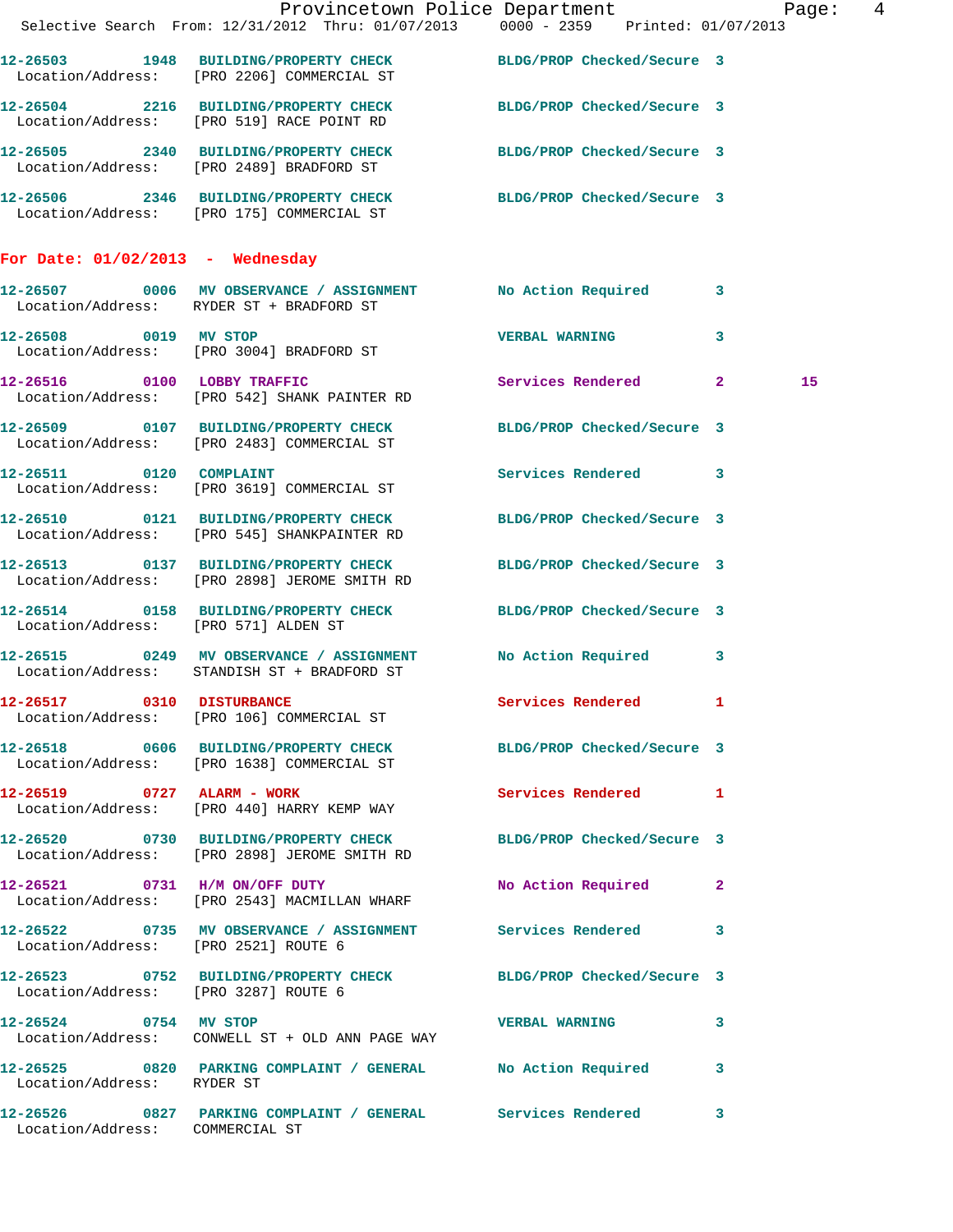| vincetown Police Department |               | Page                |
|-----------------------------|---------------|---------------------|
| Thru: 01/07/2013            | $0000 - 2359$ | Printed: 01/07/2013 |
|                             |               |                     |

| 12-26527 0845 BUILDING/PROPERTY CHECK<br>BLDG/PROP Checked/Secure 3<br>Location/Address: [PRO 571] ALDEN ST<br>12-26528 0847 ANIMAL CALL<br>Services Rendered<br>Location/Address: [TRU] SHORE RD<br>12-26530 0923 MV STOP<br><b>VERBAL WARNING</b><br>Location/Address: CEMETERY RD<br>13-1 0938 POSSUM UNDER HOUSE<br>Services Rendered 2<br>Location/Address: [PRO 876] COMMERCIAL ST<br>13-3 0959 MEDICAL EMERGENCY<br>Location/Address: [PRO 3222] ALDEN ST<br>Transported to Hospital 1<br>13-4 1020 BUILDING/PROPERTY CHECK<br>BLDG/PROP Checked/Secure 3<br>Location/Address: [PRO 564] BAYBERRY AVE<br>13-6 1041 ANIMAL CALL<br>Services Rendered<br>Location/Address: [PRO 105] COMMERCIAL ST<br>13-7 1126 ASSIST AGENCY / MUTUAL AID<br><b>Services Rendered</b><br>Location/Address: [PRO 1552] COMMERCIAL ST<br>13-8 1316 ANIMAL CALL<br>Services Rendered<br>Location/Address: [PRO 2645] SHANK PAINTER RD<br>13-9 1318 THREATS<br>SPOKEN TO<br>Location/Address: AUNT SUKEYS WAY<br>13-10 1323 PARK, WALK & TALK<br>Services Rendered<br>Location/Address: [PRO 3222] ALDEN ST<br>13-11 1327 FOUND BLACK RADIO<br><b>Services Rendered</b><br>Location/Address: [PRO 542] SHANK PAINTER RD<br>13-12 1351 LOSTBOWN WALLET<br>Services Rendered 3<br>Location/Address: [PRO 175] COMMERCIAL ST<br>13-13 1400 BUILDING/PROPERTY CHECK<br>BLDG/PROP Checked/Secure 3<br>Location/Address: [PRO 3317] CEMETERY RD<br>13-14 1414 DOG BITE<br>Services Rendered 2<br>Location/Address: [PRO 2645] SHANK PAINTER RD<br>13-15 1511 MV OBSERVANCE / ASSIGNMENT Services Rendered |  |                   |                         |
|---------------------------------------------------------------------------------------------------------------------------------------------------------------------------------------------------------------------------------------------------------------------------------------------------------------------------------------------------------------------------------------------------------------------------------------------------------------------------------------------------------------------------------------------------------------------------------------------------------------------------------------------------------------------------------------------------------------------------------------------------------------------------------------------------------------------------------------------------------------------------------------------------------------------------------------------------------------------------------------------------------------------------------------------------------------------------------------------------------------------------------------------------------------------------------------------------------------------------------------------------------------------------------------------------------------------------------------------------------------------------------------------------------------------------------------------------------------------------------------------------------------------------------------------------------------------------------------|--|-------------------|-------------------------|
|                                                                                                                                                                                                                                                                                                                                                                                                                                                                                                                                                                                                                                                                                                                                                                                                                                                                                                                                                                                                                                                                                                                                                                                                                                                                                                                                                                                                                                                                                                                                                                                       |  |                   |                         |
|                                                                                                                                                                                                                                                                                                                                                                                                                                                                                                                                                                                                                                                                                                                                                                                                                                                                                                                                                                                                                                                                                                                                                                                                                                                                                                                                                                                                                                                                                                                                                                                       |  |                   | $\mathbf{2}$            |
|                                                                                                                                                                                                                                                                                                                                                                                                                                                                                                                                                                                                                                                                                                                                                                                                                                                                                                                                                                                                                                                                                                                                                                                                                                                                                                                                                                                                                                                                                                                                                                                       |  |                   | 3                       |
|                                                                                                                                                                                                                                                                                                                                                                                                                                                                                                                                                                                                                                                                                                                                                                                                                                                                                                                                                                                                                                                                                                                                                                                                                                                                                                                                                                                                                                                                                                                                                                                       |  |                   |                         |
|                                                                                                                                                                                                                                                                                                                                                                                                                                                                                                                                                                                                                                                                                                                                                                                                                                                                                                                                                                                                                                                                                                                                                                                                                                                                                                                                                                                                                                                                                                                                                                                       |  |                   |                         |
|                                                                                                                                                                                                                                                                                                                                                                                                                                                                                                                                                                                                                                                                                                                                                                                                                                                                                                                                                                                                                                                                                                                                                                                                                                                                                                                                                                                                                                                                                                                                                                                       |  |                   |                         |
|                                                                                                                                                                                                                                                                                                                                                                                                                                                                                                                                                                                                                                                                                                                                                                                                                                                                                                                                                                                                                                                                                                                                                                                                                                                                                                                                                                                                                                                                                                                                                                                       |  |                   | $\mathbf{2}$            |
|                                                                                                                                                                                                                                                                                                                                                                                                                                                                                                                                                                                                                                                                                                                                                                                                                                                                                                                                                                                                                                                                                                                                                                                                                                                                                                                                                                                                                                                                                                                                                                                       |  |                   | 3                       |
|                                                                                                                                                                                                                                                                                                                                                                                                                                                                                                                                                                                                                                                                                                                                                                                                                                                                                                                                                                                                                                                                                                                                                                                                                                                                                                                                                                                                                                                                                                                                                                                       |  |                   | $\mathbf{2}$            |
|                                                                                                                                                                                                                                                                                                                                                                                                                                                                                                                                                                                                                                                                                                                                                                                                                                                                                                                                                                                                                                                                                                                                                                                                                                                                                                                                                                                                                                                                                                                                                                                       |  |                   | $\mathbf{2}$            |
|                                                                                                                                                                                                                                                                                                                                                                                                                                                                                                                                                                                                                                                                                                                                                                                                                                                                                                                                                                                                                                                                                                                                                                                                                                                                                                                                                                                                                                                                                                                                                                                       |  |                   | $\mathbf{2}$            |
|                                                                                                                                                                                                                                                                                                                                                                                                                                                                                                                                                                                                                                                                                                                                                                                                                                                                                                                                                                                                                                                                                                                                                                                                                                                                                                                                                                                                                                                                                                                                                                                       |  |                   | 3                       |
|                                                                                                                                                                                                                                                                                                                                                                                                                                                                                                                                                                                                                                                                                                                                                                                                                                                                                                                                                                                                                                                                                                                                                                                                                                                                                                                                                                                                                                                                                                                                                                                       |  |                   |                         |
|                                                                                                                                                                                                                                                                                                                                                                                                                                                                                                                                                                                                                                                                                                                                                                                                                                                                                                                                                                                                                                                                                                                                                                                                                                                                                                                                                                                                                                                                                                                                                                                       |  |                   |                         |
|                                                                                                                                                                                                                                                                                                                                                                                                                                                                                                                                                                                                                                                                                                                                                                                                                                                                                                                                                                                                                                                                                                                                                                                                                                                                                                                                                                                                                                                                                                                                                                                       |  |                   |                         |
| Location/Address: [PRO 2521] ROUTE 6                                                                                                                                                                                                                                                                                                                                                                                                                                                                                                                                                                                                                                                                                                                                                                                                                                                                                                                                                                                                                                                                                                                                                                                                                                                                                                                                                                                                                                                                                                                                                  |  |                   | $\mathbf{3}$            |
| 13-16 1512 MV HIT & RUN<br>Services Rendered<br>Location/Address: [PRO 3176] COMMERCIAL ST                                                                                                                                                                                                                                                                                                                                                                                                                                                                                                                                                                                                                                                                                                                                                                                                                                                                                                                                                                                                                                                                                                                                                                                                                                                                                                                                                                                                                                                                                            |  |                   | $\mathbf{2}$            |
|                                                                                                                                                                                                                                                                                                                                                                                                                                                                                                                                                                                                                                                                                                                                                                                                                                                                                                                                                                                                                                                                                                                                                                                                                                                                                                                                                                                                                                                                                                                                                                                       |  |                   |                         |
| 13-17 1521 MV STOP<br>Citation/Warning Issued 3<br>Location/Address: ROUTE 6 + SNAIL RD                                                                                                                                                                                                                                                                                                                                                                                                                                                                                                                                                                                                                                                                                                                                                                                                                                                                                                                                                                                                                                                                                                                                                                                                                                                                                                                                                                                                                                                                                               |  |                   | $\overline{\mathbf{3}}$ |
| 13-18 1550 MV STOP<br><b>VERBAL WARNING</b><br>Location/Address: ROUTE 6 + SNAIL RD                                                                                                                                                                                                                                                                                                                                                                                                                                                                                                                                                                                                                                                                                                                                                                                                                                                                                                                                                                                                                                                                                                                                                                                                                                                                                                                                                                                                                                                                                                   |  |                   | $\mathbf{3}$            |
| 13-19 1556 MV STOP<br><b>VERBAL WARNING</b><br>Location/Address: ROUTE 6 + CONWELL ST                                                                                                                                                                                                                                                                                                                                                                                                                                                                                                                                                                                                                                                                                                                                                                                                                                                                                                                                                                                                                                                                                                                                                                                                                                                                                                                                                                                                                                                                                                 |  |                   | $\mathbf{3}$            |
| 13-20 1601 MV STOP<br><b>VERBAL WARNING</b><br>Location: [PRO 3666] EAST HARBOR/PILGRIM LAKE                                                                                                                                                                                                                                                                                                                                                                                                                                                                                                                                                                                                                                                                                                                                                                                                                                                                                                                                                                                                                                                                                                                                                                                                                                                                                                                                                                                                                                                                                          |  | Services Rendered | 3                       |
| 13-21 1604 COMPLAINT<br>Location/Address: [PRO 196] COMMERCIAL ST                                                                                                                                                                                                                                                                                                                                                                                                                                                                                                                                                                                                                                                                                                                                                                                                                                                                                                                                                                                                                                                                                                                                                                                                                                                                                                                                                                                                                                                                                                                     |  |                   |                         |
| 13-22 1648 PARK, WALK & TALK<br>Services Rendered 2<br>Location/Address: [PRO 391] COMMERCIAL ST                                                                                                                                                                                                                                                                                                                                                                                                                                                                                                                                                                                                                                                                                                                                                                                                                                                                                                                                                                                                                                                                                                                                                                                                                                                                                                                                                                                                                                                                                      |  |                   | $\mathbf{2}$            |
|                                                                                                                                                                                                                                                                                                                                                                                                                                                                                                                                                                                                                                                                                                                                                                                                                                                                                                                                                                                                                                                                                                                                                                                                                                                                                                                                                                                                                                                                                                                                                                                       |  |                   |                         |
|                                                                                                                                                                                                                                                                                                                                                                                                                                                                                                                                                                                                                                                                                                                                                                                                                                                                                                                                                                                                                                                                                                                                                                                                                                                                                                                                                                                                                                                                                                                                                                                       |  |                   |                         |
|                                                                                                                                                                                                                                                                                                                                                                                                                                                                                                                                                                                                                                                                                                                                                                                                                                                                                                                                                                                                                                                                                                                                                                                                                                                                                                                                                                                                                                                                                                                                                                                       |  |                   |                         |
|                                                                                                                                                                                                                                                                                                                                                                                                                                                                                                                                                                                                                                                                                                                                                                                                                                                                                                                                                                                                                                                                                                                                                                                                                                                                                                                                                                                                                                                                                                                                                                                       |  |                   |                         |
|                                                                                                                                                                                                                                                                                                                                                                                                                                                                                                                                                                                                                                                                                                                                                                                                                                                                                                                                                                                                                                                                                                                                                                                                                                                                                                                                                                                                                                                                                                                                                                                       |  |                   |                         |
|                                                                                                                                                                                                                                                                                                                                                                                                                                                                                                                                                                                                                                                                                                                                                                                                                                                                                                                                                                                                                                                                                                                                                                                                                                                                                                                                                                                                                                                                                                                                                                                       |  |                   |                         |
|                                                                                                                                                                                                                                                                                                                                                                                                                                                                                                                                                                                                                                                                                                                                                                                                                                                                                                                                                                                                                                                                                                                                                                                                                                                                                                                                                                                                                                                                                                                                                                                       |  |                   |                         |
|                                                                                                                                                                                                                                                                                                                                                                                                                                                                                                                                                                                                                                                                                                                                                                                                                                                                                                                                                                                                                                                                                                                                                                                                                                                                                                                                                                                                                                                                                                                                                                                       |  |                   |                         |
|                                                                                                                                                                                                                                                                                                                                                                                                                                                                                                                                                                                                                                                                                                                                                                                                                                                                                                                                                                                                                                                                                                                                                                                                                                                                                                                                                                                                                                                                                                                                                                                       |  |                   |                         |
|                                                                                                                                                                                                                                                                                                                                                                                                                                                                                                                                                                                                                                                                                                                                                                                                                                                                                                                                                                                                                                                                                                                                                                                                                                                                                                                                                                                                                                                                                                                                                                                       |  |                   |                         |
|                                                                                                                                                                                                                                                                                                                                                                                                                                                                                                                                                                                                                                                                                                                                                                                                                                                                                                                                                                                                                                                                                                                                                                                                                                                                                                                                                                                                                                                                                                                                                                                       |  |                   |                         |
|                                                                                                                                                                                                                                                                                                                                                                                                                                                                                                                                                                                                                                                                                                                                                                                                                                                                                                                                                                                                                                                                                                                                                                                                                                                                                                                                                                                                                                                                                                                                                                                       |  |                   |                         |
|                                                                                                                                                                                                                                                                                                                                                                                                                                                                                                                                                                                                                                                                                                                                                                                                                                                                                                                                                                                                                                                                                                                                                                                                                                                                                                                                                                                                                                                                                                                                                                                       |  |                   |                         |
|                                                                                                                                                                                                                                                                                                                                                                                                                                                                                                                                                                                                                                                                                                                                                                                                                                                                                                                                                                                                                                                                                                                                                                                                                                                                                                                                                                                                                                                                                                                                                                                       |  |                   |                         |
|                                                                                                                                                                                                                                                                                                                                                                                                                                                                                                                                                                                                                                                                                                                                                                                                                                                                                                                                                                                                                                                                                                                                                                                                                                                                                                                                                                                                                                                                                                                                                                                       |  |                   |                         |
|                                                                                                                                                                                                                                                                                                                                                                                                                                                                                                                                                                                                                                                                                                                                                                                                                                                                                                                                                                                                                                                                                                                                                                                                                                                                                                                                                                                                                                                                                                                                                                                       |  |                   |                         |
|                                                                                                                                                                                                                                                                                                                                                                                                                                                                                                                                                                                                                                                                                                                                                                                                                                                                                                                                                                                                                                                                                                                                                                                                                                                                                                                                                                                                                                                                                                                                                                                       |  |                   |                         |
|                                                                                                                                                                                                                                                                                                                                                                                                                                                                                                                                                                                                                                                                                                                                                                                                                                                                                                                                                                                                                                                                                                                                                                                                                                                                                                                                                                                                                                                                                                                                                                                       |  |                   |                         |
|                                                                                                                                                                                                                                                                                                                                                                                                                                                                                                                                                                                                                                                                                                                                                                                                                                                                                                                                                                                                                                                                                                                                                                                                                                                                                                                                                                                                                                                                                                                                                                                       |  |                   |                         |
|                                                                                                                                                                                                                                                                                                                                                                                                                                                                                                                                                                                                                                                                                                                                                                                                                                                                                                                                                                                                                                                                                                                                                                                                                                                                                                                                                                                                                                                                                                                                                                                       |  |                   |                         |
|                                                                                                                                                                                                                                                                                                                                                                                                                                                                                                                                                                                                                                                                                                                                                                                                                                                                                                                                                                                                                                                                                                                                                                                                                                                                                                                                                                                                                                                                                                                                                                                       |  |                   |                         |
|                                                                                                                                                                                                                                                                                                                                                                                                                                                                                                                                                                                                                                                                                                                                                                                                                                                                                                                                                                                                                                                                                                                                                                                                                                                                                                                                                                                                                                                                                                                                                                                       |  |                   |                         |
|                                                                                                                                                                                                                                                                                                                                                                                                                                                                                                                                                                                                                                                                                                                                                                                                                                                                                                                                                                                                                                                                                                                                                                                                                                                                                                                                                                                                                                                                                                                                                                                       |  |                   |                         |
|                                                                                                                                                                                                                                                                                                                                                                                                                                                                                                                                                                                                                                                                                                                                                                                                                                                                                                                                                                                                                                                                                                                                                                                                                                                                                                                                                                                                                                                                                                                                                                                       |  |                   |                         |
|                                                                                                                                                                                                                                                                                                                                                                                                                                                                                                                                                                                                                                                                                                                                                                                                                                                                                                                                                                                                                                                                                                                                                                                                                                                                                                                                                                                                                                                                                                                                                                                       |  |                   |                         |
| 13-23 1702 LARCENY /FORGERY/ FRAUD Services Rendered                                                                                                                                                                                                                                                                                                                                                                                                                                                                                                                                                                                                                                                                                                                                                                                                                                                                                                                                                                                                                                                                                                                                                                                                                                                                                                                                                                                                                                                                                                                                  |  |                   |                         |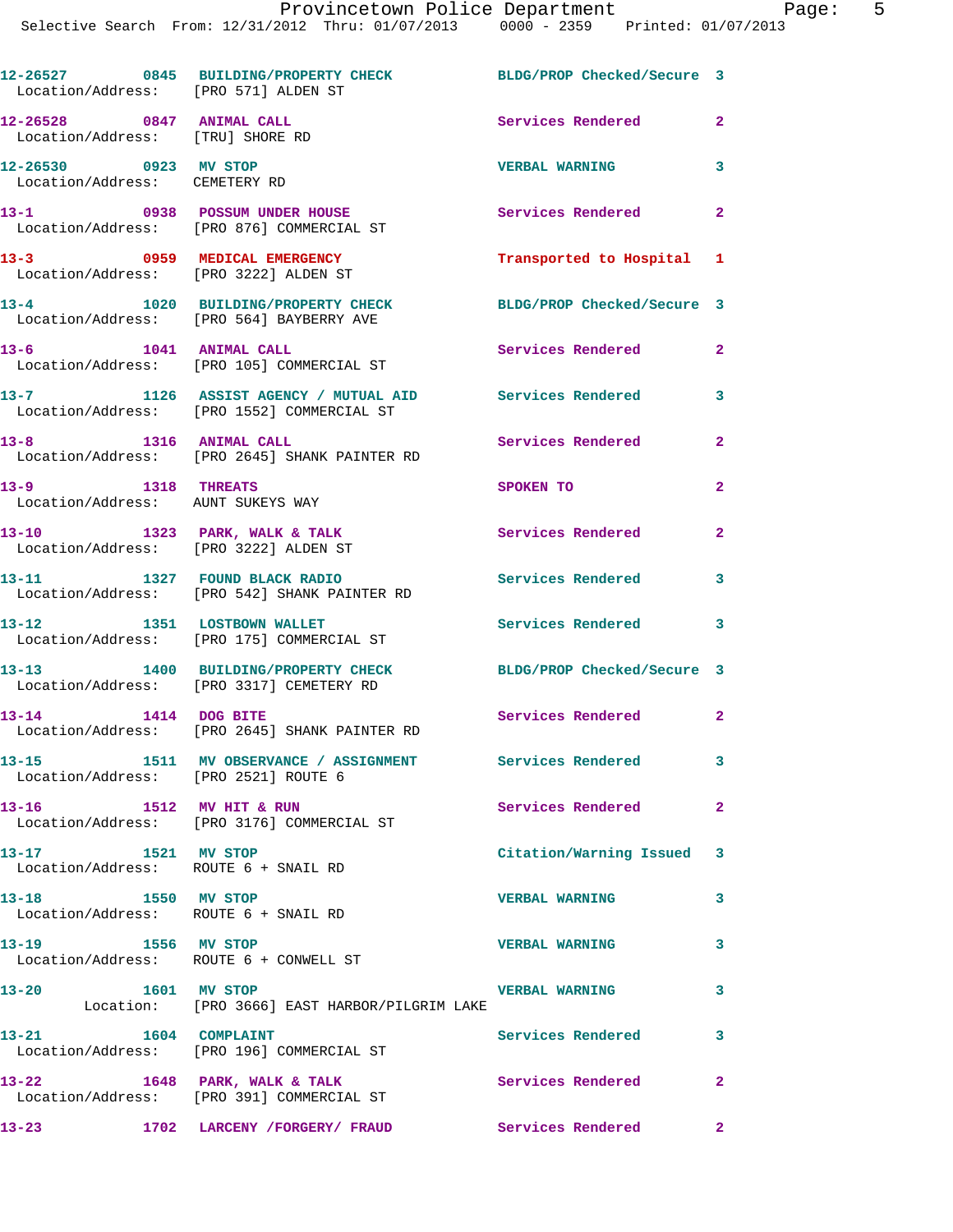|                                       | Provincetown Police Department Page: 6<br>Selective Search From: 12/31/2012 Thru: 01/07/2013 0000 - 2359 Printed: 01/07/2013 |                            |   |    |  |
|---------------------------------------|------------------------------------------------------------------------------------------------------------------------------|----------------------------|---|----|--|
|                                       | Location/Address: [PRO 530] SHANK PAINTER RD                                                                                 |                            |   |    |  |
| 13-24 1831 HAZARDS                    | Location/Address: BRADFORD ST + WINTHROP ST                                                                                  | Services Rendered 2        |   |    |  |
|                                       | 13-25 1833 MV STOP<br>Location/Address: [PRO 3166] SHANK PAINTER RD                                                          | VERBAL WARNING 3           |   |    |  |
|                                       | 13-26 1848 BUILDING/PROPERTY CHECK BLDG/PROP Checked/Secure 3<br>Location/Address: [PRO 2206] COMMERCIAL ST                  |                            |   |    |  |
|                                       | 13-27 1859 BUILDING/PROPERTY CHECK BLDG/PROP Checked/Secure 3<br>Location/Address: [PRO 3287] ROUTE 6                        |                            |   |    |  |
|                                       | 13-28 1913 FOUND DOG/RETURNED Services Rendered 2<br>Location/Address: COOK ST + BRADFORD ST                                 |                            |   |    |  |
| Refer To Field Int: 13-1-FI           | 13-29 1958 MV STOP<br>Location/Address: [PRO 2977] COMMERCIAL ST                                                             | VERBAL WARNING 3           |   |    |  |
|                                       | 13-30 2026 BUILDING/PROPERTY CHECK BLDG/PROP Checked/Secure 3<br>Location/Address: [PRO 1638] COMMERCIAL ST                  |                            |   |    |  |
|                                       | 13-31 2027 MV OBSERVANCE / ASSIGNMENT Services Rendered 3<br>Location/Address: RYDER ST + BRADFORD ST                        |                            |   |    |  |
|                                       | 13-32 2033 MV STOP<br>Location/Address: BRADFORD ST + DYER ST                                                                | <b>VERBAL WARNING</b>      | 3 |    |  |
| Location/Address: WEST VINE ST        | 13-33 2044 BUILDING/PROPERTY CHECK BLDG/PROP Checked/Secure 3                                                                |                            |   |    |  |
| Location/Address: [PRO 3222] ALDEN ST | 13-34 2109 MV STOP                                                                                                           | Citation/Warning Issued 3  |   |    |  |
| 13-35 2142 MV STOP                    | Location/Address: [PRO 3313] STANDISH ST                                                                                     | VERBAL WARNING 3           |   |    |  |
|                                       | 13-36 2215 BUILDING/PROPERTY CHECK BLDG/PROP Checked/Secure 3<br>Location/Address: [PRO 2206] COMMERCIAL ST                  |                            |   |    |  |
|                                       | 13-37 2323 BUILDING/PROPERTY CHECK<br>Location/Address: [PRO 545] SHANKPAINTER RD                                            | BLDG/PROP Checked/Secure 3 |   |    |  |
| 13-38 2333 ASSIST CITIZEN             | Location/Address: [PRO 1304] BROWNE ST                                                                                       | Transported to Hospital 3  |   | 1  |  |
| 13-39 2335 BAR CHECK                  | Location/Address: [PRO 484] MASONIC PL                                                                                       | LICENSING/NO ACTION 2      |   |    |  |
| For Date: $01/03/2013$ - Thursday     |                                                                                                                              |                            |   |    |  |
|                                       | 13-40  0003 BUILDING/PROPERTY CHECK BLD/PROP CHECKED UNSECUR 3<br>Location/Address: [PRO 530] SHANKPAINTER RD                |                            |   |    |  |
|                                       | 13-41 0010 BAR CHECK<br>Location/Address: [PRO 2737] COMMERCIAL ST                                                           | Services Rendered          | 2 |    |  |
| 13-42 0021 LOBBY TRAFFIC              | Location/Address: [PRO 542] SHANK PAINTER RD                                                                                 | <b>Services Rendered</b> 2 |   | 20 |  |
|                                       | 13-43 0036 MV OBSERVANCE / ASSIGNMENT Services Rendered<br>Location/Address: RYDER ST + BRADFORD ST                          |                            | 3 |    |  |
|                                       | 13-44 0037 MV OBSERVANCE / ASSIGNMENT Services Rendered<br>Location/Address: BRADFORD ST + STANDISH ST                       |                            | 3 |    |  |
|                                       | 13-45 0101 ALARM - GENERAL<br>Location/Address: [PRO 447] JEROME SMITH RD                                                    | False Alarm                | 1 |    |  |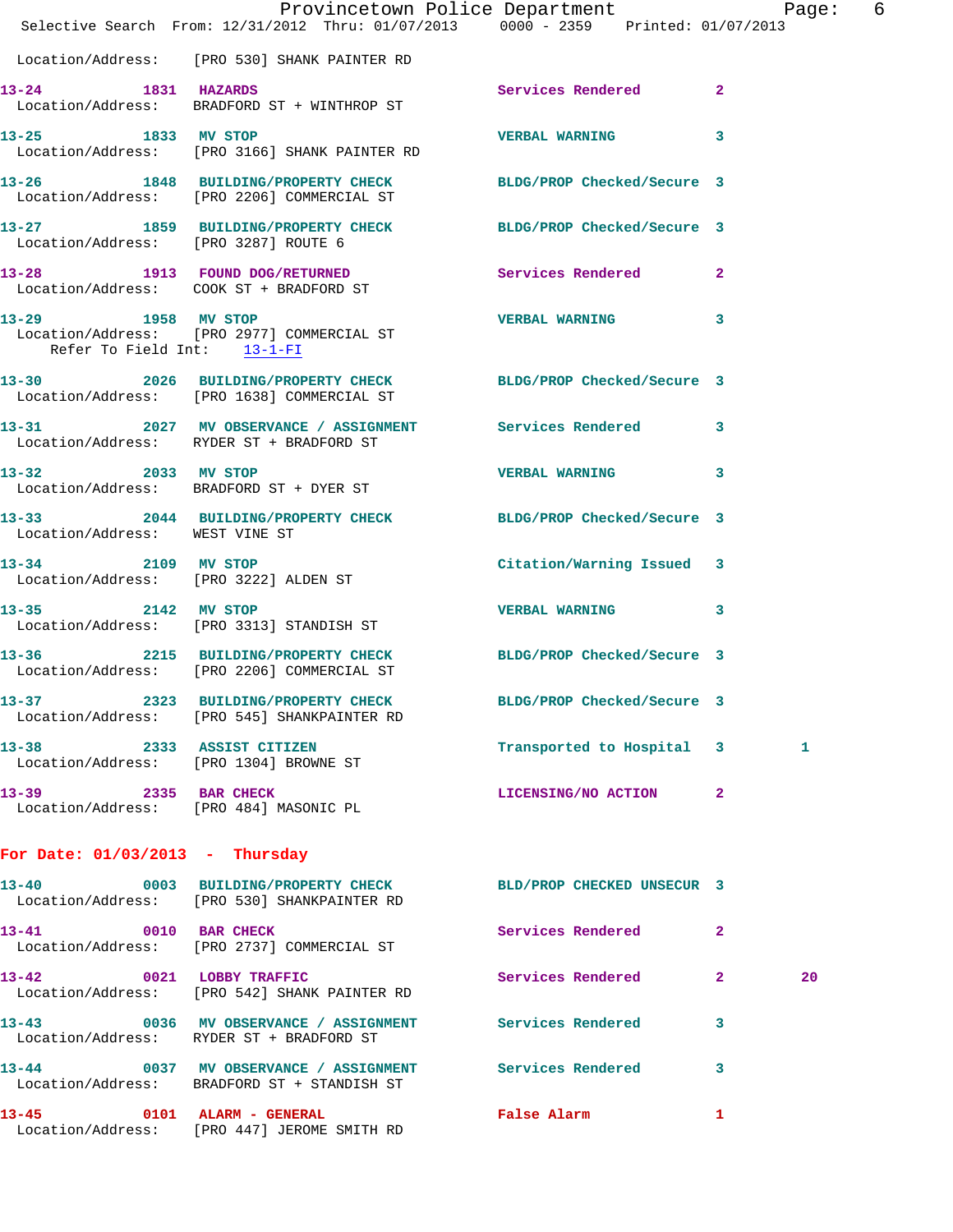**13-46 0109 MV STOP VERBAL WARNING 3**  Location/Address: [PRO 1916] COURT ST **13-47 0111 BUILDING/PROPERTY CHECK BLDG/PROP Checked/Secure 3**  Location/Address: [PRO 182] COMMERCIAL ST **13-48 0159 MV STOP VERBAL WARNING 3**  Location/Address: [PRO 37] BRADFORD ST **13-49 0206 MV OBSERVANCE / ASSIGNMENT Services Rendered 3**  Location/Address: [PRO 2577] BRADFORD ST **13-50 0224 BUILDING/PROPERTY CHECK BLDG/PROP Checked/Secure 3**  Location/Address: [PRO 3259] MACMILLAN **13-51 0308 BUILDING/PROPERTY CHECK BLDG/PROP Checked/Secure 3**  Location/Address: [PRO 3287] ROUTE 6 **13-52 0320 BUILDING/PROPERTY CHECK BLDG/PROP Checked/Secure 3**  Location/Address: [PRO 306] COMMERCIAL ST **13-53 0512 MV OBSERVANCE / ASSIGNMENT Services Rendered 3**  Location/Address: [PRO 3257] SHANKPAINTER RD **13-54 0517 BUILDING/PROPERTY CHECK BLDG/PROP Checked/Secure 3**  Location/Address: [PRO 1646] WINSLOW ST **13-55 0611 MV OBSERVANCE / ASSIGNMENT Services Rendered 3**  Location/Address: SNAIL RD + ROUTE 6 **13-56 0659 BUILDING/PROPERTY CHECK BLDG/PROP Checked/Secure 3**  Location/Address: [PRO 571] ALDEN ST **13-57 0738 BUILDING/PROPERTY CHECK BLDG/PROP Checked/Secure 3**  Location/Address: [PRO 3259] MACMILLAN WHARF **13-58 0738 BUILDING/PROPERTY CHECK BLDG/PROP Checked/Secure 3**  [PRO 2206] COMMERCIAL ST **13-59 0748 PARK, WALK & TALK Services Rendered 2**  Location/Address: [PRO 516] RACE POINT RD **13-60 0811 ALARM MALFUNCTION Services Rendered 1**  Location/Address: [PRO 3336] BRADFORD ST **13-61 0812 BUILDING/PROPERTY CHECK BLDG/PROP Checked/Secure 3**  Location/Address: [PRO 2543] MACMILLAN WHARF **13-62 0816 H/M ON/OFF DUTY Services Rendered 2**  Location/Address: [PRO 3259] MACMILLAN WHARF **13-63 0821 GENERAL INFO Services Rendered 3 13-64 0823 MV STOP VERBAL WARNING 3**  Location/Address: [PRO 539] SHANK PAINTER RD **13-65 0829 MV STOP VERBAL WARNING 3**  Location/Address: [PRO 3801] COMMERCIAL ST **13-66 0832 PET PANTRY Services Rendered 2**  Location/Address: [PRO 285] COMMERCIAL ST **13-67 0843 MV STOP SPOKEN TO 3**  Location/Address: [PRO N] HARBOUR DR **13-68 0849 FUNERAL ESCORT Services Rendered 3**  Location/Address: [PRO 1645] HARRY KEMP WAY **13-69 0857 PARKING COMPLAINT / GENERAL Vehicle Towed 3** 

Location/Address: [PRO 569] WINSLOW ST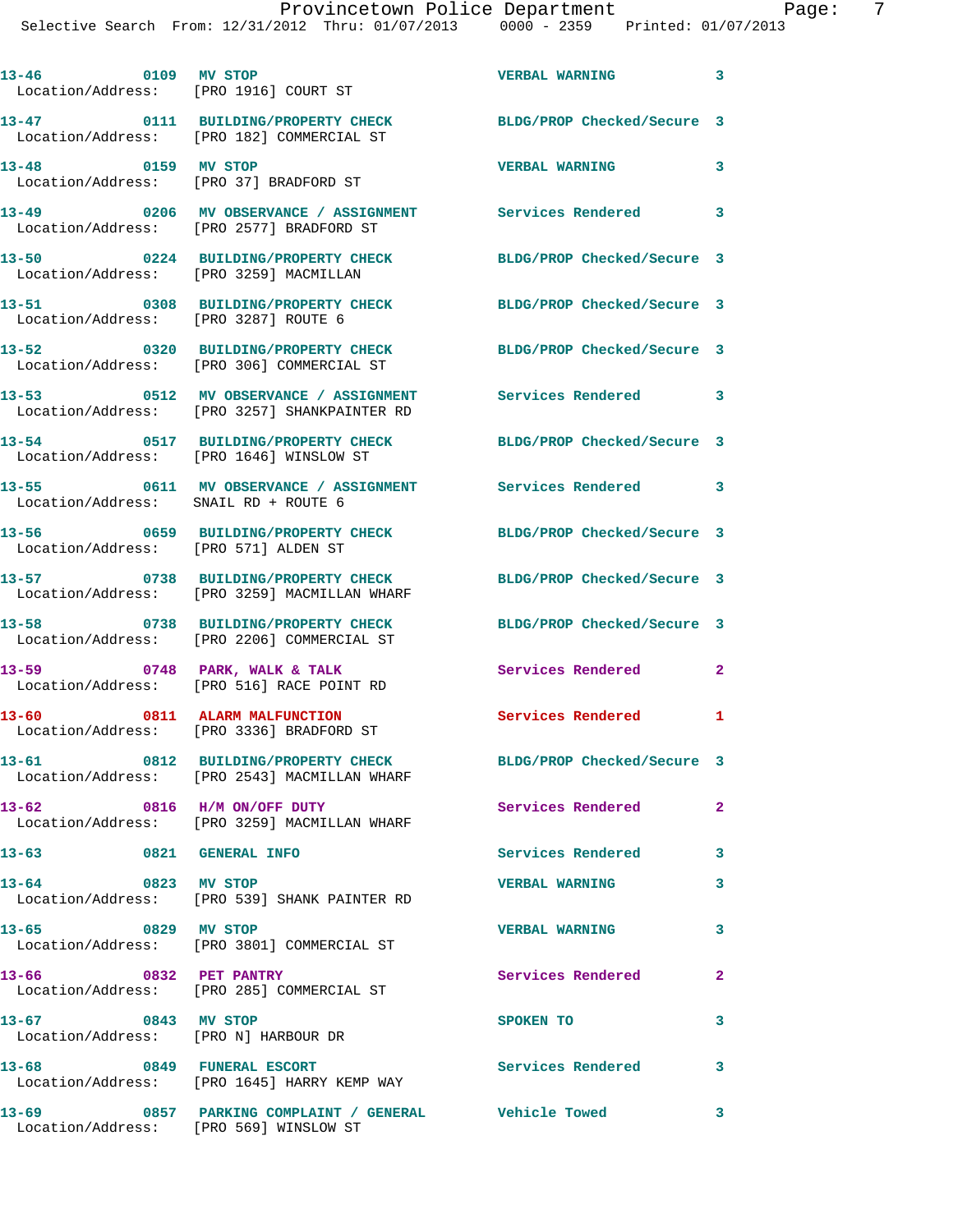| Location/Address: [PRO 3287] ROUTE 6                              | 13-70 0921 BUILDING/PROPERTY CHECK                                               | BLDG/PROP Checked/Secure 3 |              |
|-------------------------------------------------------------------|----------------------------------------------------------------------------------|----------------------------|--------------|
| Location/Address: DEWEY AVE                                       | 13-71 0956 MEDICAL EMERGENCY                                                     | Transported to Hospital 1  |              |
| Location/Address: [PRO 606] CONWELL ST                            | 13-73 1030 MEDICAL EMERGENCY/I.P                                                 | Transported to Hospital 1  |              |
| Location/Address: SHANKPAINTER RD                                 | 13-86 1030 DEPARTMENTAL SERVICE                                                  | Services Rendered          | 3            |
| 13-75 1059 ALARM - FIRE<br>Location/Address: [PRO 80] CARVER ST   |                                                                                  | <b>Services Rendered</b>   | 1            |
| 13-76 1102 911 GENERAL                                            | Location/Address: [PRO 440] HARRY KEMP WAY                                       | SPOKEN TO                  | 1            |
|                                                                   | 13-77 1108 BUILDING/PROPERTY CHECK<br>Location/Address: [PRO 2206] COMMERCIAL ST | BLDG/PROP Checked/Secure 3 |              |
| 13-78 1119 FOLLOW UP                                              | Location/Address: [PRO 530] SHANK PAINTER RD                                     | Services Rendered 2        |              |
| 13-79 1138 MV COMPLAINT                                           | Location/Address: [PRO 542] SHANK PAINTER RD                                     | Could Not Locate           | $\mathbf{2}$ |
| 13-80 1204 MV STOP<br>Location/Address: PRINCE ST                 |                                                                                  | <b>VERBAL WARNING</b>      | 3            |
| 13-81 1215 MV STOP<br>Location/Address: [PRO 2513] ROUTE 6        |                                                                                  | <b>VERBAL WARNING</b>      | 3            |
| 13-82 1330 MV STOP                                                | Location/Address: [PRO 3004] BRADFORD ST                                         | <b>VERBAL WARNING</b>      | 3            |
|                                                                   | 13-83 1350 PARK, WALK & TALK<br>Location/Address: [PRO 537] SHANK PAINTER RD     | Services Rendered          | $\mathbf{2}$ |
| 13-84 1403 MV STOP<br>Location/Address: [PRO 2519] ROUTE 6        |                                                                                  | <b>VERBAL WARNING</b>      | 3            |
|                                                                   | 13-85 1422 BUILDING/PROPERTY CHECK<br>Location/Address: [PRO 3317] CEMETERY RD   | BLDG/PROP Checked/Secure 3 |              |
| 13-87 1432 SERVICE CALL<br>Location/Address: [PRO 569] WINSLOW ST |                                                                                  | Services Rendered 3        |              |
| Location/Address: [PRO 571] ALDEN ST                              | 13-88 1536 BUILDING/PROPERTY CHECK                                               | BLDG/PROP Checked/Secure 3 |              |
| Location/Address: [PRO 2521] ROUTE 6                              | 13-89 		 1549 MV OBSERVANCE / ASSIGNMENT Services Rendered                       |                            | 3            |
| 13-90 1556 MV STOP                                                | Location/Address: [PRO 597] COMMERCIAL ST                                        | <b>VERBAL WARNING</b>      | 3            |
| 1558 MV STOP<br>13-91<br>Location/Address: [PRO 2479] ROUTE 6     |                                                                                  | <b>VERBAL WARNING</b>      | 3            |
|                                                                   | 13-93 1644 FOUND BLACK GYM BAG<br>Location/Address: [PRO 542] SHANK PAINTER RD   | <b>Services Rendered</b>   | 3            |
| Location/Address: [PRO 3259] MACMILLAN                            | 13-92 1722 BUILDING/PROPERTY CHECK                                               | BLDG/PROP Checked/Secure 3 |              |
|                                                                   | 13-94 1846 MEDICAL EMERGENCY<br>Location/Address: [PRO 440] HARRY KEMP WAY       | Transported to Hospital 1  |              |
| 13-95                                                             | 1859 BUILDING/PROPERTY CHECK                                                     | BLDG/PROP Checked/Secure 3 |              |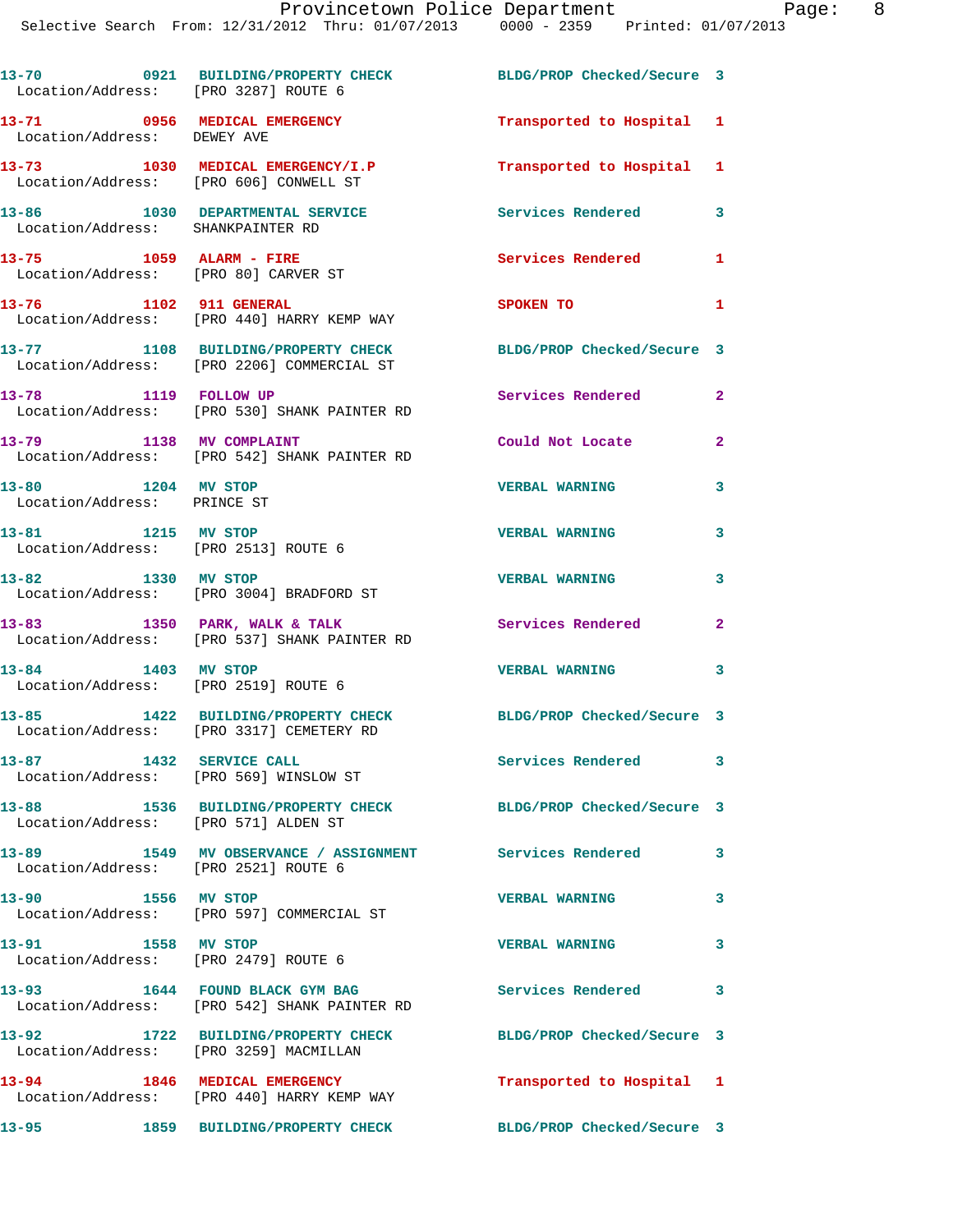|                                 | Selective Search From: 12/31/2012 Thru: 01/07/2013 0000 - 2359 Printed: 01/07/2013                              | Provincetown Police Department Page: 9 |              |    |  |
|---------------------------------|-----------------------------------------------------------------------------------------------------------------|----------------------------------------|--------------|----|--|
|                                 | Location/Address: [PRO 2540] RACE POINT RD                                                                      |                                        |              |    |  |
|                                 | 13-97 1918 MV OBSERVANCE / ASSIGNMENT Services Rendered 3<br>Location/Address: [PRO 1778] SHANK PAINTER RD      |                                        |              |    |  |
| Location/Address: ATLANTIC AVE  | 13-98 1937 MV STOP                                                                                              | <b>VERBAL WARNING</b>                  | 3            |    |  |
|                                 | 13-99 2008 BUILDING/PROPERTY CHECK BLDG/PROP Checked/Secure 3<br>Location/Address: [PRO 444] HIGH POLE          |                                        |              |    |  |
|                                 | 13-100 2009 BUILDING/PROPERTY CHECK BLDG/PROP Checked/Secure 3<br>Location/Address: [PRO 306] COMMERCIAL ST     |                                        |              |    |  |
|                                 | 13-101 2020 MV OBSERVANCE / ASSIGNMENT Services Rendered 3<br>Location/Address: BRADFORD ST + RYDER ST          |                                        |              |    |  |
|                                 | 13-102 2028 MV STOP<br>Location/Address: [PRO 37] BRADFORD ST                                                   | <b>VERBAL WARNING</b>                  | 3            |    |  |
|                                 | 13-103 2032 MV STOP<br>Location/Address: [PRO 30] BRADFORD ST                                                   | <b>VERBAL WARNING</b>                  | 3            |    |  |
|                                 | 13-104 2059 ALARM - GENERAL<br>Location/Address: [PRO 2539] RYDER ST                                            | BLDG/PROP Checked/Secure 1             |              |    |  |
|                                 | 13-105 2104 BUILDING/PROPERTY CHECK BLDG/PROP Checked/Secure 3<br>Location/Address: [PRO 1638] COMMERCIAL ST    |                                        |              |    |  |
|                                 | 13-106 2115 BUILDING/PROPERTY CHECK BLDG/PROP Checked/Secure 3<br>Location/Address: [PRO 2490] PROVINCELANDS RD |                                        |              |    |  |
|                                 | 13-107 2118 MV OBSERVANCE / ASSIGNMENT Services Rendered<br>Location/Address: [PRO 2513] ROUTE 6                |                                        | 3            |    |  |
|                                 | 13-108 2122 MV COMPLAINT<br>Location/Address: BANGS ST + COMMERCIAL ST                                          | Citation/Warning Issued 2              |              |    |  |
|                                 | 13-109 2134 MV OBSERVANCE / ASSIGNMENT Services Rendered<br>Location/Address: RYDER ST + BRADFORD ST            |                                        | 3            |    |  |
| 13-110                          | 2207 BUILDING/PROPERTY CHECK BLDG/PROP Checked/Secure 3<br>Location/Address: [PRO 519] RACE POINT RD            |                                        |              |    |  |
|                                 | 13-111 2329 BUILDING/PROPERTY CHECK BLDG/PROP Checked/Secure 3<br>Location/Address: [PRO 530] SHANKPAINTER RD   |                                        |              |    |  |
| For Date: $01/04/2013$ - Friday |                                                                                                                 |                                        |              |    |  |
|                                 | 13-112 0003 BY-LAW VIOLATION<br>Location/Address: [PRO 105] COMMERCIAL ST                                       | <b>VERBAL WARNING</b>                  | -2           |    |  |
|                                 | 13-113 0019 BUILDING/PROPERTY CHECK BLDG/PROP Checked/Secure 3<br>Location/Address: [PRO 306] COMMERCIAL ST     |                                        |              |    |  |
|                                 | 13-114 0036 MV OBSERVANCE / ASSIGNMENT Services Rendered<br>Location/Address: BRADFORD ST + RYDER ST            |                                        | 3            |    |  |
| 13-115 0055 MV STOP             | Location/Address: [PRO 606] CONWELL ST<br>Refer To Arrest: 13-1-AR                                              | Citation/Warning Issued 3              |              |    |  |
|                                 | 13-116 0055 BUILDING/PROPERTY CHECK<br>Location/Address: [PRO 3296] SHANKPAINTER RD                             | BLDG/PROP Checked/Secure 3             |              |    |  |
|                                 | 13-117 0113 MEDICAL EMERGENCY<br>Location/Address: [PRO 557] TREMONT ST                                         | <b>Services Rendered</b> 1             |              |    |  |
|                                 | 13-118 0123 LOBBY TRAFFIC<br>Location/Address: [PRO 542] SHANK PAINTER RD                                       | Services Rendered                      | $\mathbf{2}$ | 15 |  |
|                                 |                                                                                                                 |                                        |              |    |  |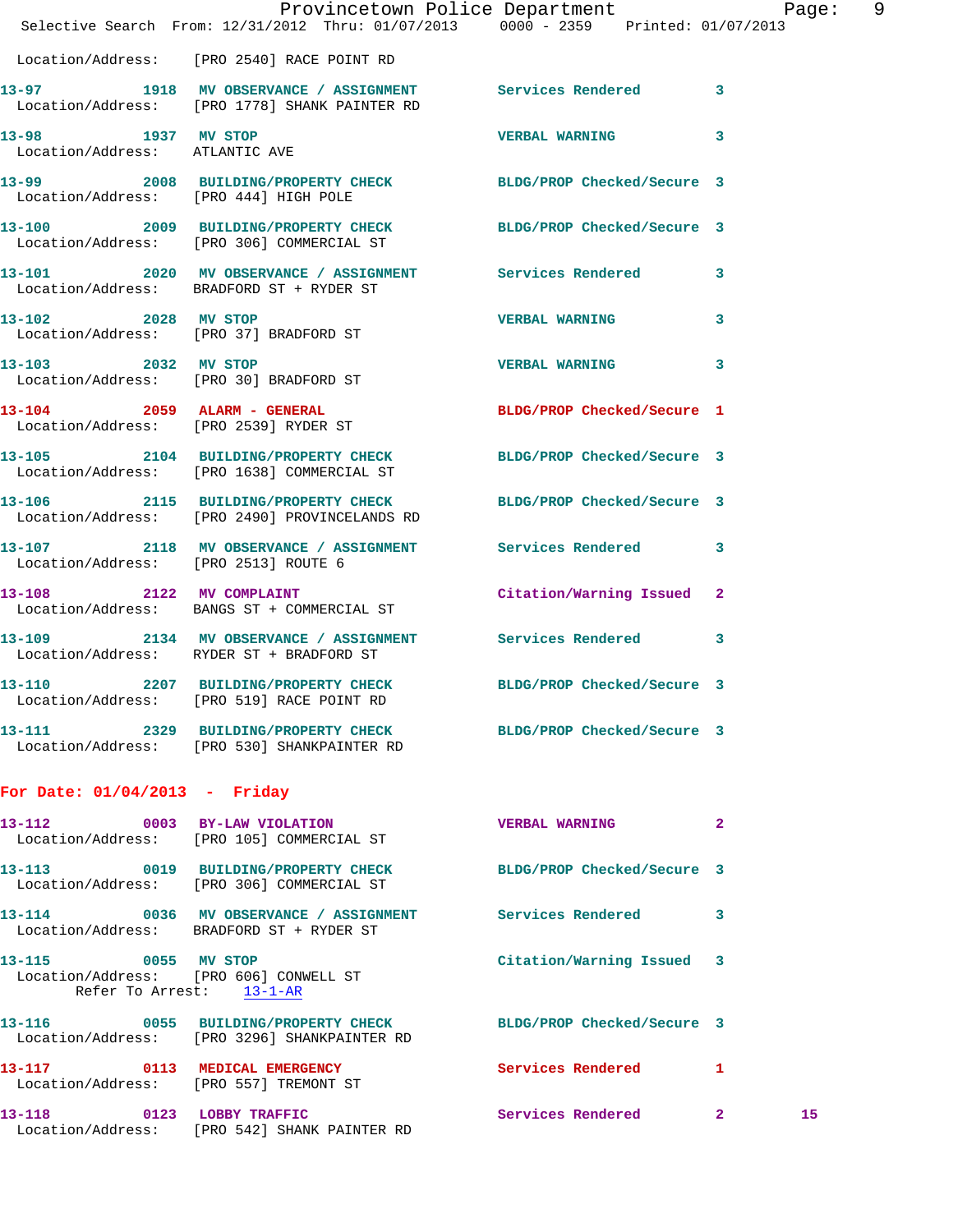|                                                                  | 13-119 0211 BUILDING/PROPERTY CHECK<br>Location/Address: [PRO 1638] COMMERCIAL ST                            | BLDG/PROP Checked/Secure 3 |                |
|------------------------------------------------------------------|--------------------------------------------------------------------------------------------------------------|----------------------------|----------------|
| Location/Address: [PRO 444] HIGH POLE                            | 13-120 0516 BUILDING/PROPERTY CHECK                                                                          | BLDG/PROP Checked/Secure 3 |                |
| Location/Address: [PRO 3287] ROUTE 6                             | 13-121 0626 BUILDING/PROPERTY CHECK                                                                          | BLDG/PROP Checked/Secure 3 |                |
| 13-122                                                           | 0719 BUILDING/PROPERTY CHECK<br>Location/Address: [PRO 391] COMMERCIAL ST                                    | Services Rendered 3        |                |
| Location/Address: [PRO 3287] ROUTE 6                             | 13-123 0731 BUILDING/PROPERTY CHECK                                                                          | BLDG/PROP Checked/Secure 3 |                |
| Location/Address: [PRO 2521] ROUTE 6                             | 13-124 0802 MV OBSERVANCE / ASSIGNMENT Services Rendered                                                     |                            | 3              |
| 13-125 0823 MV STOP<br>Location/Address: [PRO 2513] ROUTE 6      |                                                                                                              | <b>VERBAL WARNING</b>      | 3              |
|                                                                  | 13-126 0827 H/M OFFICE ON/OFF DUTY<br>Location/Address: [PRO 3259] MACMILLAN WHARF                           | Services Rendered          | $\overline{a}$ |
| 13-127 0829 COMPLAINT<br>Location/Address: [PRO 595] BRADFORD ST |                                                                                                              | SPOKEN TO                  | 3              |
| 13-128 0838 PET PANTRY<br>Location/Address: COMMERCIAL ST        |                                                                                                              | Services Rendered          | $\mathbf{2}$   |
|                                                                  | 13-129 0856 BUILDING/PROPERTY CHECK<br>Location/Address: [PRO 2483] COMMERCIAL ST                            | <b>Services Rendered</b>   | 3              |
| 13-130 0908 LOOSE HUSKEY<br>Location/Address: BANGS ST           |                                                                                                              | Could Not Locate           | $\mathbf{2}$   |
|                                                                  | 13-131 0917 MEDICAL EMERGENCY/SEC 12<br>Location/Address: [PRO 542] SHANK PAINTER RD                         | Transported to Hospital 1  |                |
|                                                                  | 13-132 0942 BUILDING/PROPERTY CHECK<br>Location/Address: [PRO 3317] CEMETERY RD                              | BLDG/PROP Checked/Secure 3 |                |
| 0958 ANIMAL CALL<br>13–133                                       | Location/Address: [PRO 2645] SHANK PAINTER RD                                                                | Services Rendered 2        |                |
| 13-135 1102 QUARANTINE ORDER<br>Location/Address: BRADFORD ST    |                                                                                                              | <b>SPOKEN TO</b>           | $\mathbf{2}^-$ |
| 13-136 1115 QUARANTINE ORDER                                     | Location/Address: [PRO 1736] CONANT ST                                                                       | Could Not Locate           | $\mathbf{2}$   |
| Location/Address: [PRO 3222] ALDEN ST                            | 13-137 1140 MEDICAL EMERGENCY/DOT                                                                            | Transported to Hospital 1  |                |
| Location/Address: [PRO 25] BRADFORD ST                           | 13-139 1157 TRAFFIC CONTROL/COMCAST                                                                          | <b>Services Rendered</b>   | 3              |
| Location/Address: [PRO 564] BAYBERRY                             | 13-140 1242 BUILDING/PROPERTY CHECK                                                                          | Services Rendered 3        |                |
| 13-141 1249 ALARM - FIRE                                         | Location/Address: [PRO 597] COMMERCIAL ST                                                                    | False Alarm                | $\mathbf{1}$   |
|                                                                  | 13-142 1308 BUILDING/PROPERTY CHECK BLDG/PROP Checked/Secure 3<br>Location/Address: [PRO 2500] COMMERCIAL ST |                            |                |
| 13-143<br>Location/Address: [PRO 2521] ROUTE 6                   | 1309 MV OBSERVANCE / ASSIGNMENT Services Rendered 3                                                          |                            |                |
| 13-144<br>1322 MV STOP                                           |                                                                                                              | <b>VERBAL WARNING</b>      | 3              |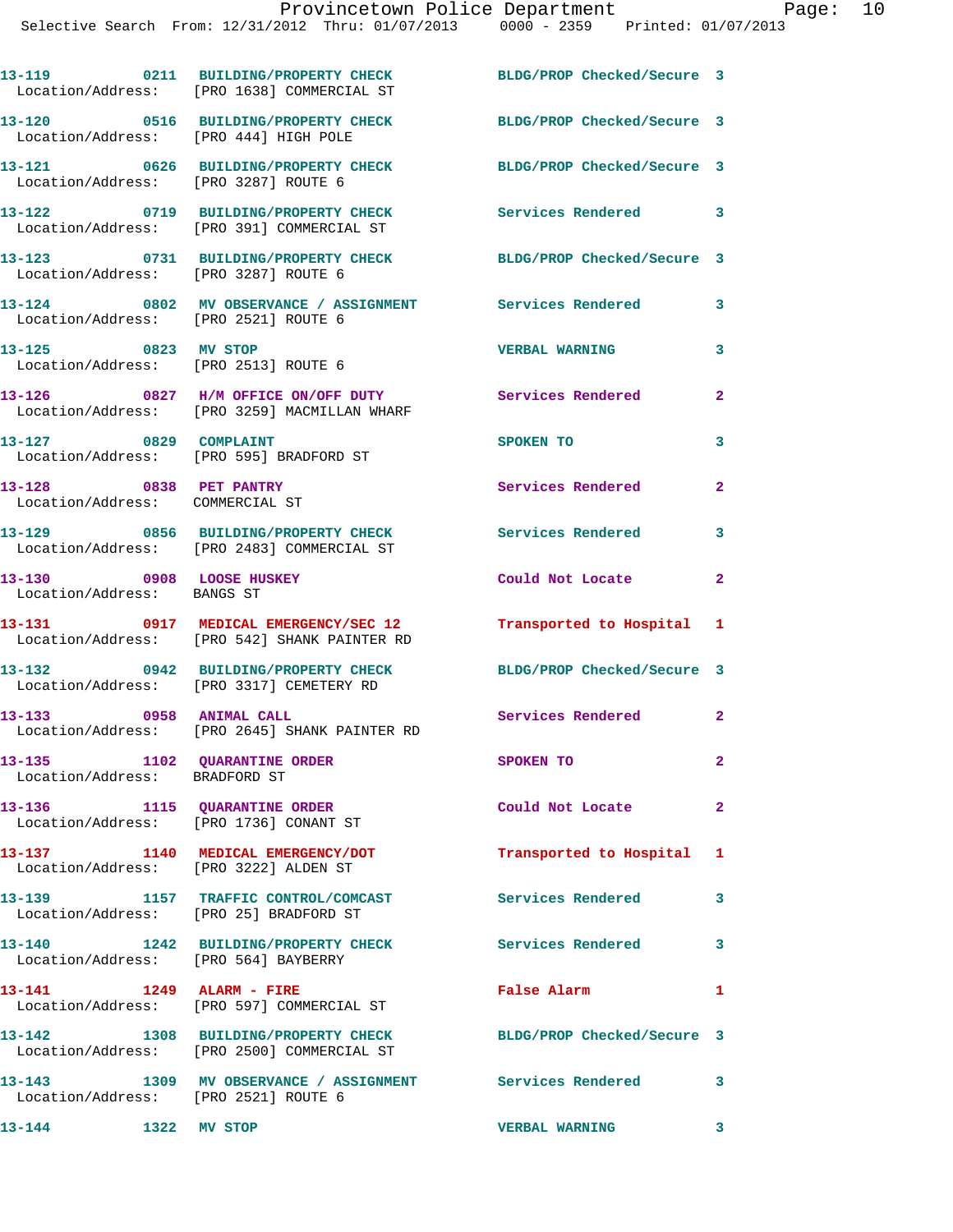|                                 | Provincetown Police Department Page: 11<br>Selective Search From: 12/31/2012 Thru: 01/07/2013 0000 - 2359 Printed: 01/07/2013 |                           |              |
|---------------------------------|-------------------------------------------------------------------------------------------------------------------------------|---------------------------|--------------|
|                                 | Location/Address: [PRO 278] COMMERCIAL ST                                                                                     |                           |              |
|                                 | 13-145 1324 ALARM MALFUNCTION<br>Location/Address: [PRO 204] COMMERCIAL ST                                                    | Services Rendered 1       |              |
| Location/Address: COMMERCIAL ST | 13-146 1327 PARKING COMPLAINT / GENERAL Services Rendered                                                                     |                           | 3            |
|                                 | 13-147 1343 MEDICAL EMERGENCY<br>Location/Address: [PRO 2277] BRADFORD ST                                                     | Transported to Hospital 1 |              |
|                                 | 13-149 1433 BUILDING/PROPERTY CHECK BLDG/PROP Checked/Secure 3<br>Location/Address: [PRO 3318] CEMETERY RD                    |                           |              |
|                                 | 13-150 1441 MV DISABLED<br>Location/Address: [PRO 2521] ROUTE 6                                                               | Services Rendered 2       |              |
|                                 | 13-151 1457 ALARM - FIRE<br>Location/Address: [PRO 838] COMMERCIAL ST                                                         | False Alarm               | $\mathbf{1}$ |
|                                 | 13-152 1504 REASSURANCE CHECK<br>Location/Address: [PRO 557] TREMONT ST                                                       | Services Rendered         | 3            |
|                                 | 13-153 1525 MEDICAL EMERGENCY<br>Location/Address: [PRO 557] TREMONT ST                                                       | Transported to Hospital 1 |              |
| Location: WEST ROAM             | 13-154 1531 PARK, WALK & TALK                                                                                                 | Services Rendered         | $\mathbf{2}$ |
|                                 | 13-155 1558 BUILDING/PROPERTY CHECK BLDG/PROP Checked/Secure 3<br>Location/Address: [PRO 2206] COMMERCIAL ST                  |                           |              |
|                                 | 13-156 1602 WIRES DOWN<br>Location/Address: [PRO 1368] COTTAGE ST                                                             | Services Rendered         | $\mathbf{2}$ |
|                                 | 13-157 1634 MEDICAL EMERGENCY<br>Location/Address: [PRO 440] HARRY KEMP WAY                                                   | Transported to Hospital 1 |              |
|                                 | 13-158 1642 BUILDING/PROPERTY CHECK BLDG/PROP Checked/Secure 3<br>Location/Address: [PRO 444] HIGH POLE                       |                           |              |
| 13–159                          | 1648 MV OBSERVANCE / ASSIGNMENT Services Rendered 3<br>Location/Address: BRADFORD ST + ALDEN ST                               |                           |              |
|                                 | 13-160 1715 BUILDING/PROPERTY CHECK BLDG/PROP Checked/Secure 3<br>Location/Address: [PRO 3317] CEMETERY RD                    |                           |              |
|                                 | 13-161 1720 BUILDING/PROPERTY CHECK BLDG/PROP Checked/Secure 3<br>Location/Address: [PRO 433] RYDER ST                        |                           |              |
|                                 | 13-162 1726 BUILDING/PROPERTY CHECK BLDG/PROP Checked/Secure 3<br>Location/Address: [PRO 3318] CEMETERY RD                    |                           |              |
| 13-163 1739 MV STOP             | Location/Address: [PRO 2818] CONWELL ST                                                                                       | <b>VERBAL WARNING</b>     | 3            |
| 13-164 1741 MV STOP             | Location/Address: [PRO 606] CONWELL ST                                                                                        | <b>VERBAL WARNING</b>     | 3            |
|                                 | 13-165 1834 NOISE COMPLAINT<br>Location/Address: [PRO 1225] COMMERCIAL ST                                                     | SPOKEN TO                 | 3            |
|                                 | 13-166 1836 BUILDING/PROPERTY CHECK BLDG/PROP Checked/Secure 3<br>Location/Address: [PRO 182] COMMERCIAL ST                   |                           |              |
|                                 | 13-167 1850 BUILDING/PROPERTY CHECK BLDG/PROP Checked/Secure 3<br>Location/Address: [PRO 519] RACE POINT RD                   |                           |              |
|                                 | 13-168 1914 PARKING COMPLAINT / GENERAL Services Rendered<br>Location/Address: [PRO 132] COMMERCIAL ST                        |                           | 3            |
|                                 |                                                                                                                               |                           |              |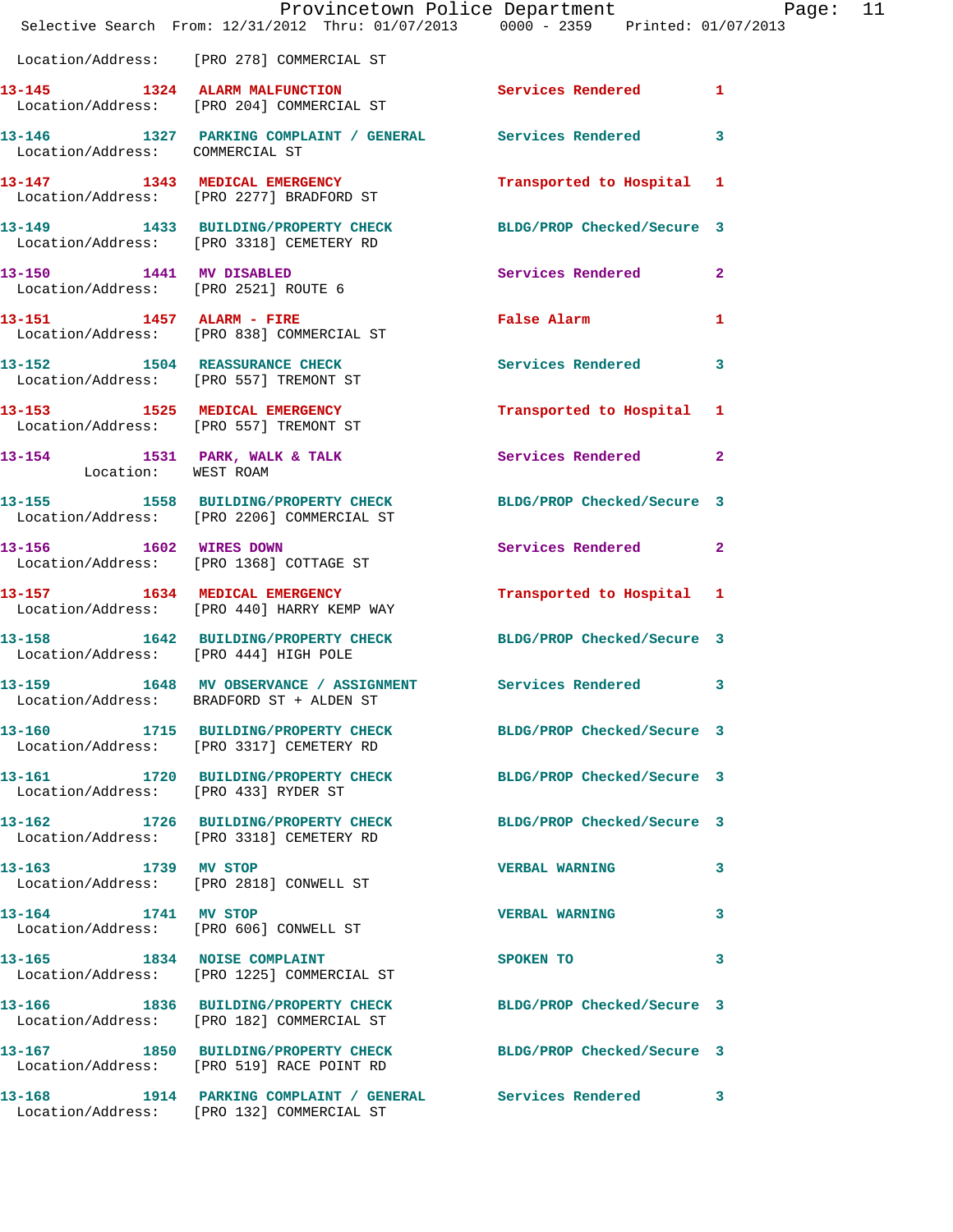|                                      | Provincetown Police Department Page: 12<br>Selective Search From: 12/31/2012 Thru: 01/07/2013  0000 - 2359  Printed: 01/07/2013 |                       |              |  |
|--------------------------------------|---------------------------------------------------------------------------------------------------------------------------------|-----------------------|--------------|--|
|                                      |                                                                                                                                 |                       |              |  |
| 13-169 1935 MV STOP                  | 13-169 1935 MV STOP (USADER BANG VERBAL WARNING Location/Address: SHANK PAINTER RD + BRADFORD ST                                |                       | $\mathbf{3}$ |  |
|                                      | 13-170 2004 MV OBSERVANCE / ASSIGNMENT Services Rendered<br>Location/Address: [PRO 2577] BRADFORD ST                            |                       | 3            |  |
| 13-171 2056 MV STOP                  | Location/Address: [PRO 3296] SHANK PAINTER RD                                                                                   | <b>VERBAL WARNING</b> | 3            |  |
|                                      | 13-172 2108 MEDICAL EMERGENCY Transported to Hospital 1<br>Location/Address: [PRO 3222] ALDEN ST                                |                       |              |  |
|                                      | 13-173 2110 BUILDING/PROPERTY CHECK BLDG/PROP Checked/Secure 3<br>Location/Address: [PRO 306] COMMERCIAL ST                     |                       |              |  |
| Location/Address: OLD ANN PAGE WAY   | 13-175 2155 MEDICAL EMERGENCY Transported to Hospital 1                                                                         |                       |              |  |
|                                      | 13-176 2204 BUILDING/PROPERTY CHECK BLDG/PROP Checked/Secure 3<br>Location/Address: [PRO 16] BRADFORD ST                        |                       |              |  |
| Location/Address: [PRO 3287] ROUTE 6 | 13-178 2352 BUILDING/PROPERTY CHECK BLDG/PROP Checked/Secure 3                                                                  |                       |              |  |
| For Date: $01/05/2013$ - Saturday    |                                                                                                                                 |                       |              |  |
|                                      | 13-179 0000 LOBBY TRAFFIC No Action Required 2<br>Location/Address: [PRO 542] SHANK PAINTER RD                                  |                       | 8            |  |
|                                      | 13-180 0035 MV OBSERVANCE / ASSIGNMENT Services Rendered 3<br>Location/Address: [PRO 2818] CONWELL ST                           |                       |              |  |
|                                      | 13-181 0042 BUILDING/PROPERTY CHECK BLDG/PROP Checked/Secure 3<br>Location/Address: [PRO 3296] SHANKPAINTER RD                  |                       |              |  |
|                                      | 13-182 0043 BUILDING/PROPERTY CHECK BLDG/PROP Checked/Secure 3<br>Location/Address: [PRO 1778] SHANKPAINTER RD                  |                       |              |  |

**13-183 0124 BUILDING/PROPERTY CHECK BLDG/PROP Checked/Secure 3**  Location/Address: [PRO 440] HARRY KEMP WAY

**13-184 0212 BUILDING/PROPERTY CHECK BLDG/PROP Checked/Secure 3**  Location/Address: [PRO 16] BRADFORD ST

Location/Address: [PRO 444] HIGH POLE

Location/Address: [PRO 545] SHANKPAINTER RD

Location/Address: [PRO 512] PRINCE ST

**13-190 0755 SERVE SUMMONS Could Not Locate 3**  Location/Address: [PRO 897] COURT ST

Location/Address: [PRO 1275] ANTHONY ST

Location/Address: [PRO 3317] CEMETERY RD

Location/Address: [PRO 3259] MACMILLAN WHARF

**13-191 0812 SERVE SUMMONS Could Not Locate 3**  Location/Address: [PRO 3430] COMMERCIAL ST

**13-192 0818 BUILDING/PROPERTY CHECK BLDG/PROP Checked/Secure 3**  Location/Address: [PRO 571] ALDEN ST

**13-193 0822 SERVE SUMMONS Could Not Locate 3** 

**13-185 0302 BUILDING/PROPERTY CHECK BLDG/PROP Checked/Secure 3** 

**13-186 0508 BUILDING/PROPERTY CHECK BLDG/PROP Checked/Secure 3** 

**13-187 0618 BUILDING/PROPERTY CHECK BLDG/PROP Checked/Secure 3** 

**13-188 0720 BUILDING/PROPERTY CHECK BLDG/PROP Checked/Secure 3** 

**13-189 0736 ON DUTY No Action Required 2**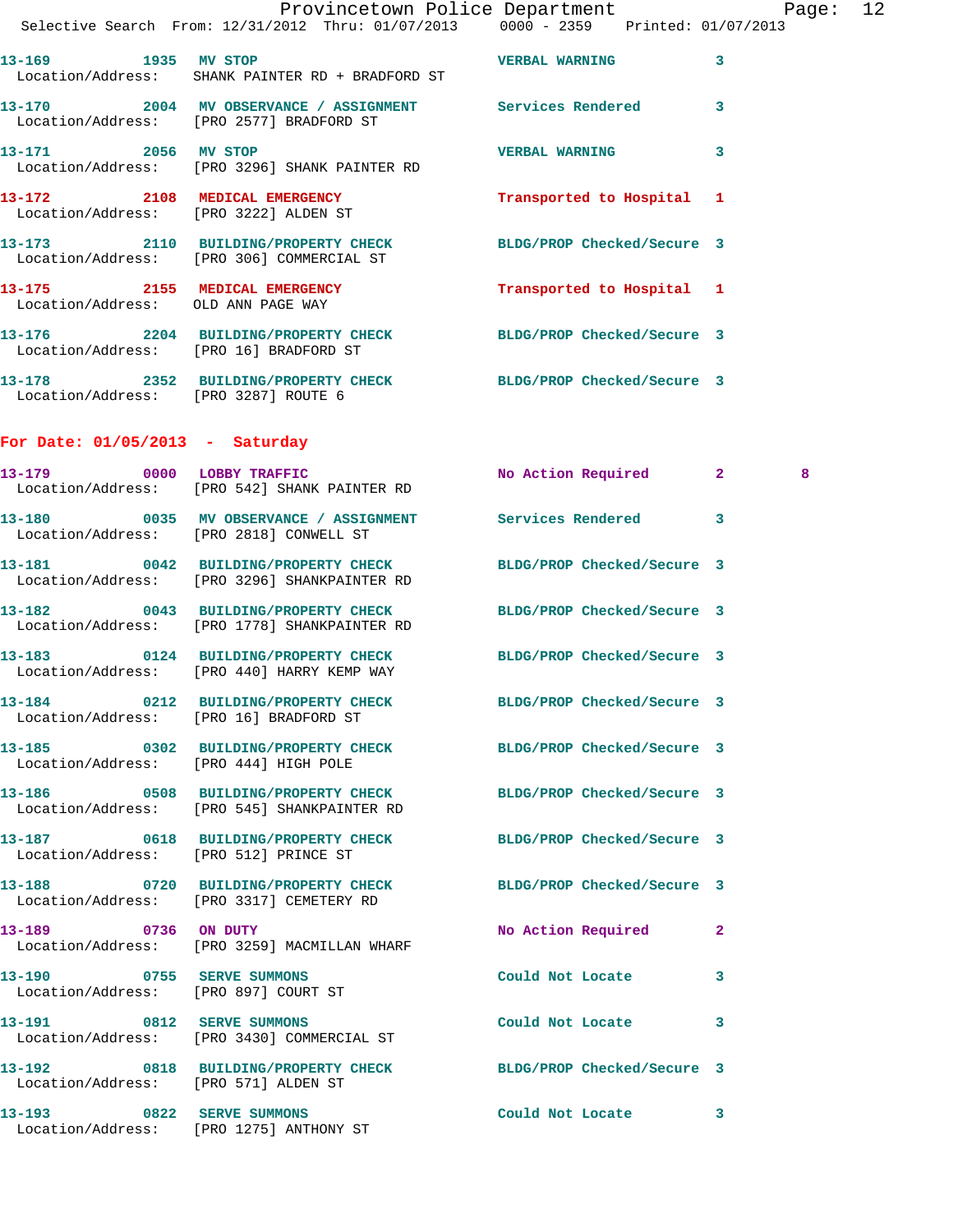|                                                               | 13-194 0834 BUILDING/PROPERTY CHECK<br>Location/Address: [PRO 2483] COMMERCIAL ST                    | <b>Services Rendered</b>   | 3                       |
|---------------------------------------------------------------|------------------------------------------------------------------------------------------------------|----------------------------|-------------------------|
| 13-195 0913 ASSIST CITIZEN                                    | Location/Address: [PRO 662] COMMERCIAL ST                                                            | Services Rendered          | 3                       |
|                                                               | 13-196 0927 NOTIFY WATER DEPT.<br>Location/Address: [PRO 542] SHANK PAINTER RD                       | Services Rendered          | 3                       |
| 13-197 1017 REASSURANCE CHECK                                 | Location/Address: [PRO 3632] COMMERCIAL ST                                                           | Services Rendered          | 3                       |
|                                                               | 13-198 1058 BUILDING/PROPERTY CHECK<br>Location/Address: [PRO 3317] CEMETERY RD                      | BLDG/PROP Checked/Secure 3 |                         |
| 13-199 1100 BIKE GENERAL                                      | Location/Address: [PRO 2500] COMMERCIAL ST                                                           | Services Rendered          | $\mathbf{2}$            |
|                                                               | 13-200 1258 HUNTING ON BREAKWATER<br>Location/Address: [PRO 106] COMMERCIAL ST                       | Services Rendered          | $\mathbf{2}$            |
| 13-201 1316 MV STOP                                           | Location/Address: CARVER ST + BRADFORD ST                                                            | <b>VERBAL WARNING</b>      | 3                       |
| Location/Address: [PRO 3287] ROUTE 6                          | 13-202 1327 BUILDING/PROPERTY CHECK                                                                  | BLDG/PROP Checked/Secure 3 |                         |
|                                                               | 13-203 1441 BUILDING/PROPERTY CHECK<br>Location/Address: [PRO 2500] COMMERCIAL ST                    | BLDG/PROP Checked/Secure 3 |                         |
| Location/Address: [PRO 3259] MACMILLAN                        | 13-204 1615 BUILDING/PROPERTY CHECK                                                                  | BLDG/PROP Checked/Secure 3 |                         |
| Location/Address: [PRO 571] ALDEN ST                          | 13-205 1654 BUILDING/PROPERTY CHECK                                                                  | BLDG/PROP Checked/Secure 3 |                         |
| Location/Address: [PRO 16] BRADFORD ST                        | 13-206 1753 BUILDING/PROPERTY CHECK                                                                  | BLDG/PROP Checked/Secure 3 |                         |
|                                                               | 13-207 1938 BUILDING/PROPERTY CHECK<br>Location/Address: [PRO 175] COMMERCIAL ST                     | BLDG/PROP Checked/Secure 3 |                         |
| 1940 VANDALISM<br>13-208<br>Location/Address: CONWELL ST      |                                                                                                      | <b>Services Rendered</b>   | 3                       |
| 1950 CO DETECTOR<br>13-209                                    | Location/Address: [PRO 3605] BRADFORD ST                                                             | <b>Services Rendered</b>   | 1.                      |
|                                                               | 13-210 1957 BAR CHECK<br>Location/Address: [PRO 399] COMMERCIAL ST                                   | Services Rendered          | $\mathbf{2}$            |
|                                                               | 13-211 2029 BUILDING/PROPERTY CHECK<br>Location/Address: [PRO 530] SHANKPAINTER RD                   | BLDG/PROP Checked/Secure 3 |                         |
| 13-212                                                        | 2029 MV OBSERVANCE / ASSIGNMENT No Action Required<br>Location: [PRO 3672] TOWN LINE                 |                            | $\overline{\mathbf{3}}$ |
|                                                               | 13-213 2032 BUILDING/PROPERTY CHECK<br>Location/Address: [PRO 440] HARRY KEMP WAY                    | BLDG/PROP Checked/Secure 3 |                         |
|                                                               | 13-214 2034 MV OBSERVANCE / ASSIGNMENT Services Rendered<br>Location/Address: [PRO 2577] BRADFORD ST |                            | 3                       |
| 13-215 2037 MV STOP<br>Location/Address: [PRO 27] BRADFORD ST |                                                                                                      | <b>VERBAL WARNING</b>      | 3                       |
| 13-216 2040 MV STOP<br>Location/Address: ROUTE 6 + SNAIL RD   |                                                                                                      | <b>VERBAL WARNING</b>      | 3                       |
| 13-217 2045 MV STOP                                           |                                                                                                      | <b>VERBAL WARNING</b>      | 3                       |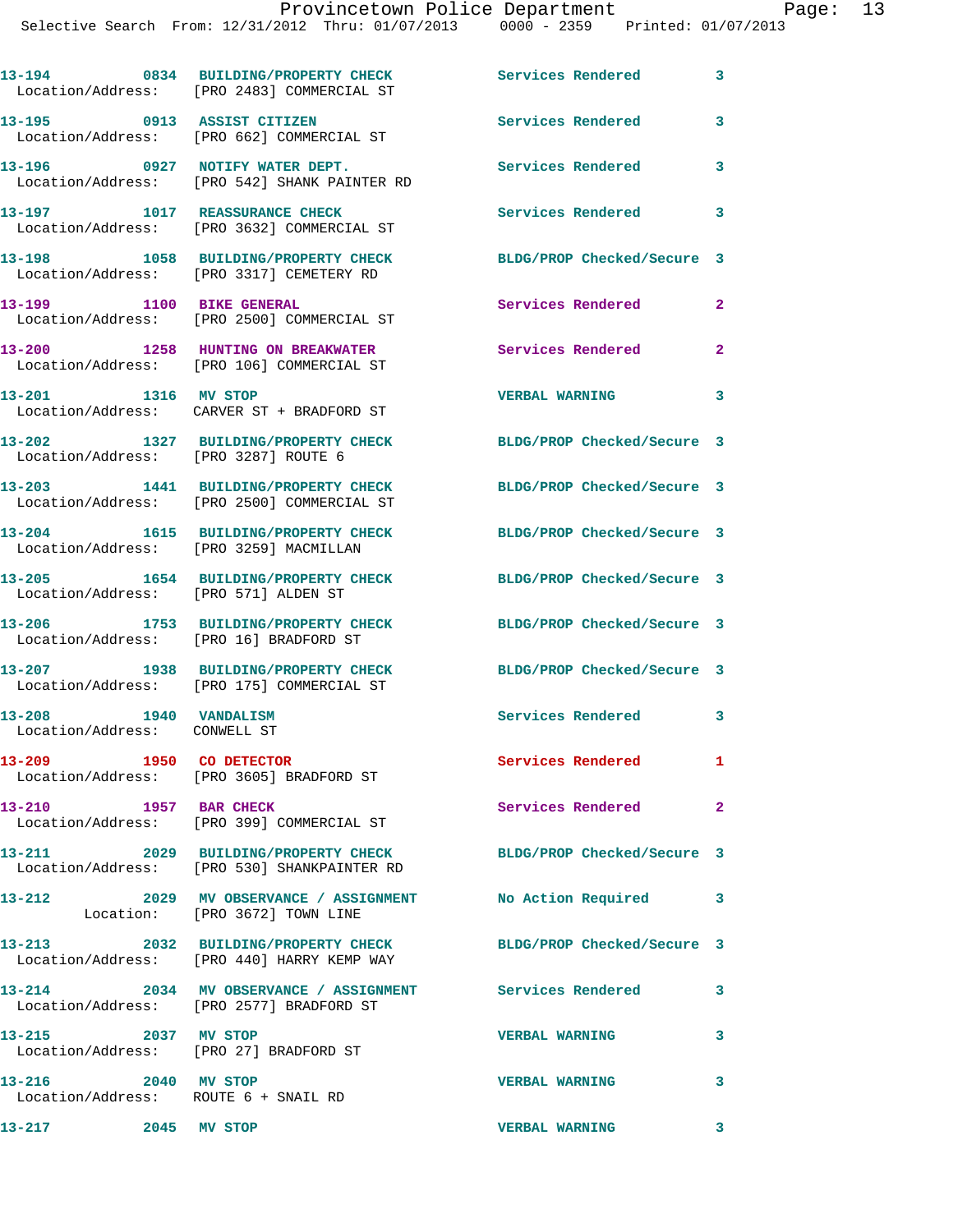|                                                            | Provincetown Police Department<br>Selective Search From: 12/31/2012 Thru: 01/07/2013 0000 - 2359 Printed: 01/07/2013 |                            | Page: 14 |  |
|------------------------------------------------------------|----------------------------------------------------------------------------------------------------------------------|----------------------------|----------|--|
|                                                            | Location/Address: [PRO 105] COMMERCIAL ST                                                                            |                            |          |  |
| 13-218 2123 ASSIST CITIZEN<br>Location/Address: CONWELL ST |                                                                                                                      | Services Rendered 3        |          |  |
|                                                            | 13-219 2137 BUILDING/PROPERTY CHECK<br>Location/Address: [PRO 519] RACE POINT RD                                     | BLDG/PROP Checked/Secure 3 |          |  |
|                                                            | 13-220 2230 BUILDING/PROPERTY CHECK BLDG/PROP Checked/Secure 3<br>Location/Address: [PRO 545] SHANKPAINTER RD        |                            |          |  |
|                                                            | 13-221 2303 BUILDING/PROPERTY CHECK<br>Location/Address: [PRO 1638] COMMERCIAL ST                                    | BLDG/PROP Checked/Secure 3 |          |  |
| 13-222 2345 MV STOP                                        | Location/Address: [PRO 3670] SHANK PAINTER RD                                                                        | Citation/Warning Issued 3  |          |  |
|                                                            | 13-223 2357 MV STOP<br>Location/Address: SHANK PAINTER RD + BROWNE ST                                                | Citation/Warning Issued 3  |          |  |
| For Date: $01/06/2013$ - Sunday                            |                                                                                                                      |                            |          |  |
|                                                            | 13-224 0023 BAR CHECK<br>Location/Address: [PRO 3443] COMMERCIAL ST                                                  | LICENSING/NO ACTION 2      |          |  |
|                                                            | 13-225 0024 BUILDING/PROPERTY CHECK<br>Location/Address: [PRO 2898] JEROME SMITH RD                                  | BLDG/PROP Checked/Secure 3 |          |  |
|                                                            | 13-226 0033 SUSPICIOUS ACTIVITY<br>Location/Address: HOWLAND ST + BRADFORD ST                                        | BLDG/PROP Checked/Secure 2 |          |  |
|                                                            | 13-227 0103 BUILDING/PROPERTY CHECK<br>Location/Address: [PRO 516] RACE POINT RD                                     | BLDG/PROP Checked/Secure 3 |          |  |
|                                                            | 13-228 0151 BUILDING/PROPERTY CHECK BLDG/PROP Checked/Secure 3<br>Location/Address: [PRO 545] SHANKPAINTER RD        |                            |          |  |
|                                                            | 13-229 0247 LOBBY TRAFFIC<br>Location/Address: [PRO 542] SHANK PAINTER RD                                            | Services Rendered 2        | 9        |  |
| 13-230                                                     | 0451 BUILDING/PROPERTY CHECK BLDG/PROP Checked/Secure 3<br>Location/Address: [PRO 3030] TIN PAN ALLEY RD             |                            |          |  |
|                                                            | 13-231 0502 BUILDING/PROPERTY CHECK BLDG/PROP Checked/Secure 3<br>Location/Address: [PRO 530] SHANKPAINTER RD        |                            |          |  |
|                                                            | 13-232 0601 MV OBSERVANCE / ASSIGNMENT Services Rendered 3<br>Location/Address: RYDER ST + BRADFORD ST               |                            |          |  |
| 13-233 0605 MV STOP<br>Location/Address: BRADFORD ST       |                                                                                                                      | <b>VERBAL WARNING</b>      | 3        |  |
|                                                            | 13-234 0619 BUILDING/PROPERTY CHECK BLDG/PROP Checked/Secure 3<br>Location/Address: [PRO 519] RACE POINT RD          |                            |          |  |
|                                                            | 13-235 0738 H/M ON/OFF DUTY<br>Location/Address: [PRO 3259] MACMILLAN WHARF                                          | Services Rendered 2        |          |  |
|                                                            | 13-236 0742 BUILDING/PROPERTY CHECK BLD/PROP CHECKED UNSECUR 3<br>Location/Address: [PRO 1638] COMMERCIAL ST         |                            |          |  |
| Location/Address: [PRO 2539] RYDER ST                      | 13-237 0746 BUILDING/PROPERTY CHECK BLDG/PROP Checked/Secure 3                                                       |                            |          |  |
| Location/Address: DEWEY AVE                                | 13-238 0801 MEDICAL EMERGENCY                                                                                        | Transported to Hospital 1  |          |  |
| Location/Address: [PRO 444] HIGH POLE                      | 13-239 0805 BUILDING/PROPERTY CHECK BLDG/PROP Checked/Secure 3                                                       |                            |          |  |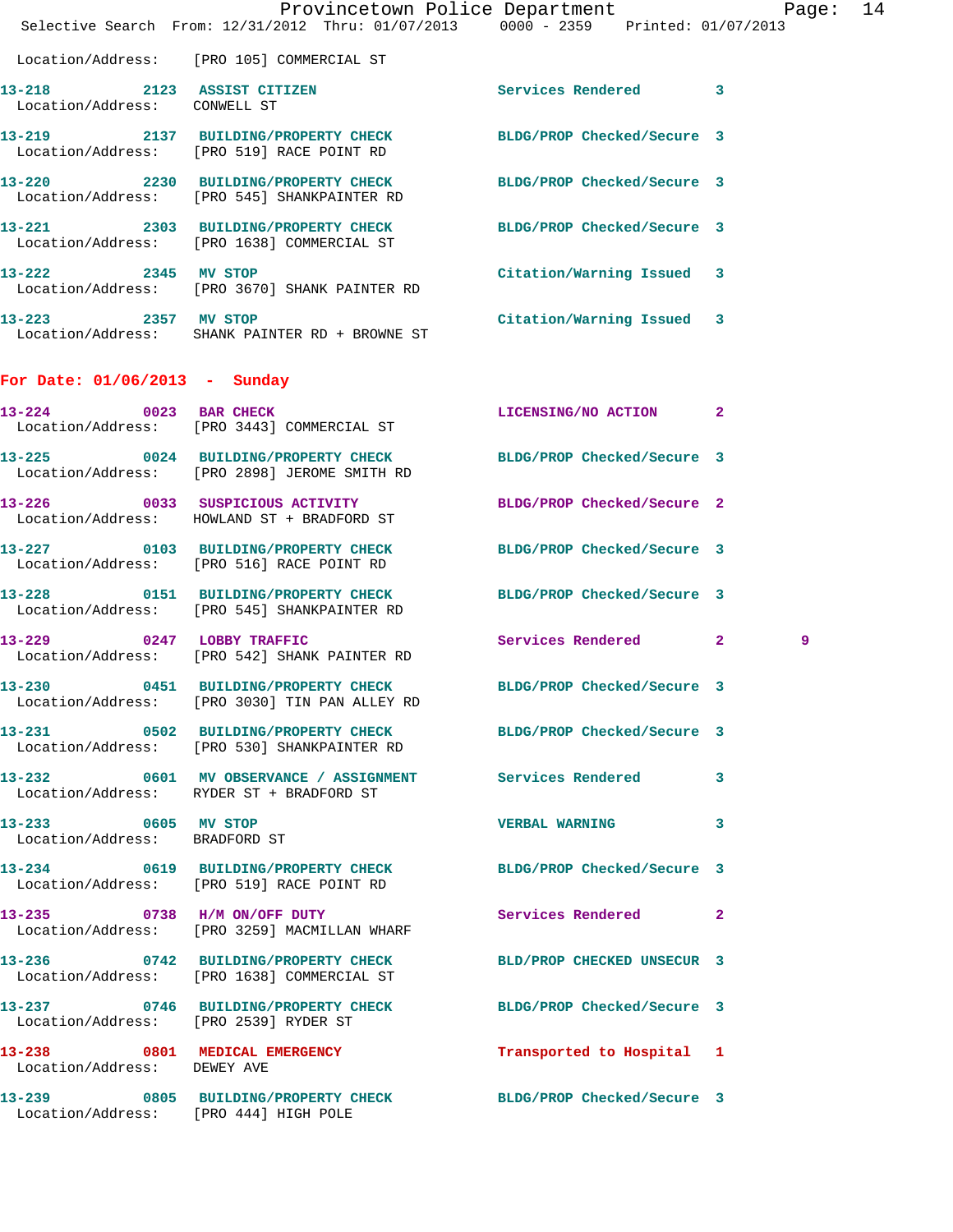|                                 | Provincetown Police Department Page: 15<br>Selective Search From: 12/31/2012 Thru: 01/07/2013 0000 - 2359 Printed: 01/07/2013 |                                                                                                                |                            |  |
|---------------------------------|-------------------------------------------------------------------------------------------------------------------------------|----------------------------------------------------------------------------------------------------------------|----------------------------|--|
|                                 | 13-241 0834 MV OBSERVANCE / ASSIGNMENT Services Rendered 3<br>Location/Address: [PRO 1892] SHANKPAINTER RD                    |                                                                                                                |                            |  |
|                                 | 13-242 0837 BUILDING/PROPERTY CHECK BLDG/PROP Checked/Secure 3<br>Location/Address: [PRO 564] BAYBERRY                        |                                                                                                                |                            |  |
|                                 | 13-243 0857 BUILDING/PROPERTY CHECK BLDG/PROP Checked/Secure 3<br>Location/Address: [PRO 175] COMMERCIAL ST                   |                                                                                                                |                            |  |
|                                 | 13-245 0912 BUILDING/PROPERTY CHECK BLDG/PROP Checked/Secure 3<br>Location/Address: [PRO 16] BRADFORD ST                      |                                                                                                                |                            |  |
|                                 | 13-246 1032 BUILDING/PROPERTY CHECK BLDG/PROP Checked/Secure 3<br>Location/Address: [PRO 519] RACE POINT RD                   |                                                                                                                |                            |  |
|                                 | 13-247 1111 ASSIST AGENCY<br>Location/Address: [PRO 542] SHANK PAINTER RD                                                     | <b>Services Rendered</b> 3                                                                                     |                            |  |
| Location/Address: STANDISH AVE  | 13-248 1119 MV OBSERVANCE / ASSIGNMENT Citation/Warning Issued 3                                                              |                                                                                                                |                            |  |
|                                 | 13-249 1121 MV STOP<br>Location/Address: BRADFORD ST + ALDEN ST                                                               | <b>VERBAL WARNING</b>                                                                                          | 3                          |  |
|                                 | 13-250 1126 MEDICAL EMERGENCY/DOT<br>Location/Address: [PRO 2227] BRADFORD ST                                                 | Transported to Hospital 1                                                                                      |                            |  |
|                                 | 13-251 1130 LOCK BOX INSTALLATION<br>Location/Address: [PRO 1077] PLEASANT ST                                                 | Services Rendered                                                                                              | 3                          |  |
|                                 | 13-252 1209 LOST LOUIS VUITTON WALLET Services Rendered 3<br>Location/Address: [PRO 542] SHANK PAINTER RD                     |                                                                                                                |                            |  |
|                                 | 13-253 1339 SCHOOL STAFF ON LOCATION Services Rendered<br>Location/Address: [PRO 569] WINSLOW ST                              |                                                                                                                | 3                          |  |
|                                 | 13-254 1341 GENERAL INFO                                                                                                      | Services Rendered 3                                                                                            |                            |  |
|                                 | 13-255 1539 BUILDING/PROPERTY CHECK<br>Location/Address: [PRO 3259] MACMILLAN                                                 | BLDG/PROP Checked/Secure 3                                                                                     |                            |  |
| Location/Address: COMMERCIAL ST | 13-256 1546 PARK, WALK & TALK 1999 Services Rendered 2                                                                        |                                                                                                                |                            |  |
|                                 | 13-257 1632 MV STOP<br>Location: [PRO 3672] TOWN LINE                                                                         | <b>VERBAL WARNING</b>                                                                                          | 3                          |  |
|                                 | 13-258 1636 ALARM - GENERAL<br>Location/Address: [PRO 440] HARRY KEMP WAY                                                     | False Alarm and the state of the state of the state of the state of the state of the state of the state of the | 1                          |  |
|                                 | 13-259 1710 MV OBSERVANCE / ASSIGNMENT Services Rendered 3<br>Location/Address: SHANK PAINTER RD                              |                                                                                                                |                            |  |
| 13-260 1712 MV STOP             | Location/Address: [PRO 3296] SHANK PAINTER RD                                                                                 | <b>VERBAL WARNING</b>                                                                                          | $\overline{\phantom{a}}$ 3 |  |
| 13-261 1749 MV STOP             |                                                                                                                               | <b>VERBAL WARNING</b>                                                                                          | 3                          |  |
|                                 | 13-262 1805 BUILDING/PROPERTY CHECK BLDG/PROP Checked/Secure 3<br>Location/Address: [PRO 2206] COMMERCIAL ST                  |                                                                                                                |                            |  |
|                                 | 13-263 1807 LOST WALLET<br>Location/Address: JOHNSON ST + COMMERCIAL ST                                                       | Services Rendered 3                                                                                            |                            |  |
|                                 | 13-264 1814 911 GENERAL<br>Location/Address: [PRO 1245] SEASHORE PARK DR                                                      | Services Rendered 1                                                                                            |                            |  |
|                                 | 13-265 1821 LOST BANK CARD<br>Location/Address: [PRO 3296] SHANK PAINTER RD                                                   | Services Rendered                                                                                              | 3                          |  |